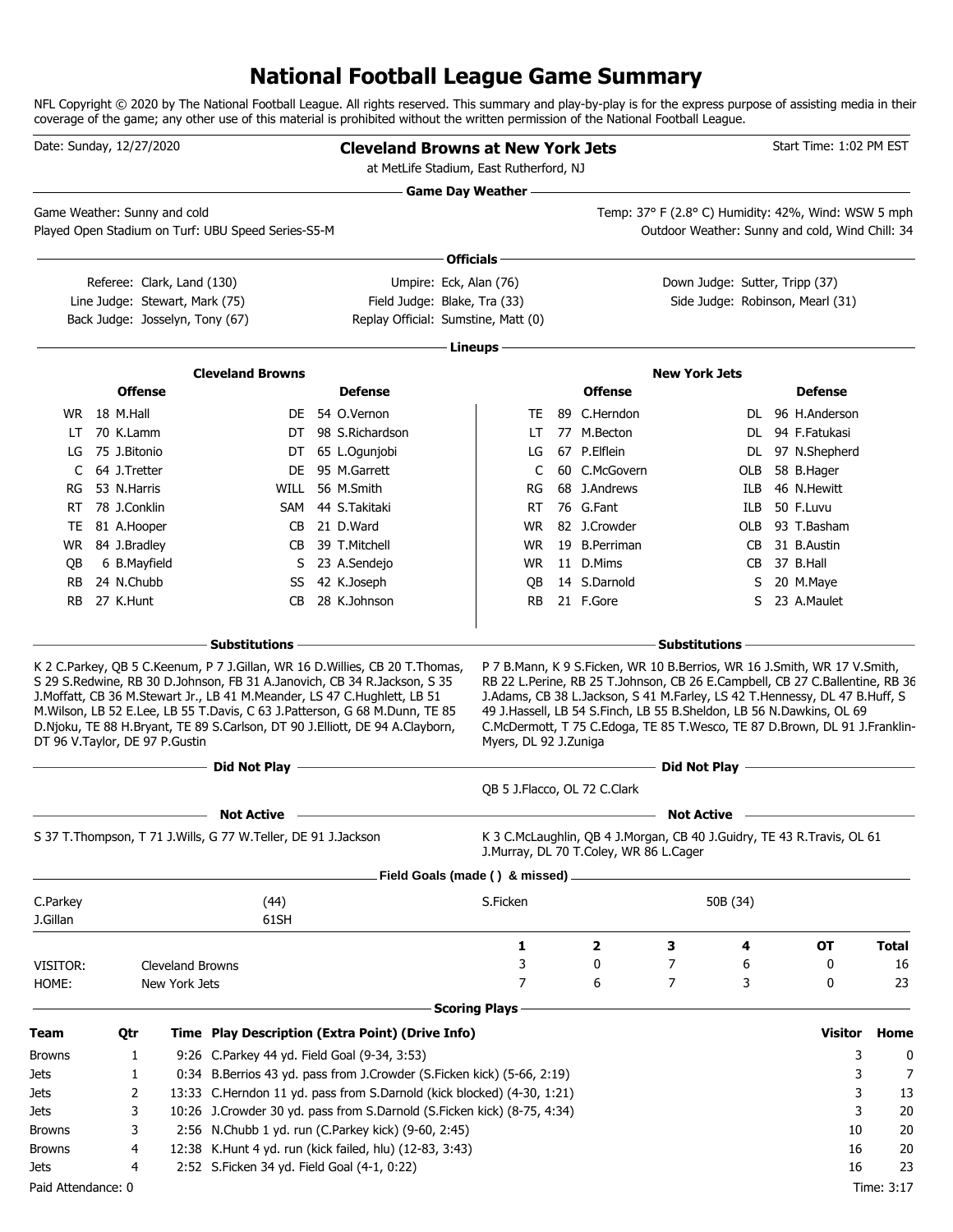# **Final Individual Statistics**

| <b>Cleveland Browns</b> |           |              |            |              |             |                |             |                    |                   |                     |                        |           | <b>New York Jets</b> |                |            |            |                 |              |
|-------------------------|-----------|--------------|------------|--------------|-------------|----------------|-------------|--------------------|-------------------|---------------------|------------------------|-----------|----------------------|----------------|------------|------------|-----------------|--------------|
| <b>RUSHING</b>          |           |              | <b>ATT</b> | <b>YDS</b>   | <b>AVG</b>  |                | LG          | <b>TD</b>          | <b>RUSHING</b>    |                     |                        |           |                      | <b>ATT</b>     | <b>YDS</b> | <b>AVG</b> | LG              | TD           |
| N.Chubb                 |           |              | 11         | 28           | 2.5         |                | 16          | 1                  | F.Gore            |                     |                        |           |                      | 14             | 48         | 3.4        | 7               | 0            |
| K.Hunt                  |           |              | 4          | 11           | 2.8         |                | 6           | 1                  | L.Perine          |                     |                        |           |                      | 9              | 30         | 3.3        | 9               | 0            |
| <b>B.Mayfield</b>       |           |              | 3          | 6            | 2.0         |                | 4           | 0                  | S.Darnold         |                     |                        |           |                      | 7              | 20         | 2.9        | 11              | 0            |
|                         |           |              |            |              |             |                |             |                    | J.Crowder         |                     |                        |           |                      | 1              | 14         | 14.0       | 14              | 0            |
|                         |           |              |            |              |             |                |             |                    | T.Johnson         |                     |                        |           |                      | 2              | 13         | 6.5        | 7               | 0            |
|                         |           |              |            |              |             |                |             |                    | <b>B.Perriman</b> |                     |                        |           |                      | $\mathbf{1}$   | 6          | 6.0        | 6               | 0            |
| Total                   |           |              | 18         | 45           | 2.5         |                | 16          | 2                  | Total             |                     |                        |           |                      | 34             | 131        | 3.9        | 14              | 0            |
| <b>PASSING</b>          | ATT       | <b>CMP</b>   | <b>YDS</b> | SK/YD TD     |             | LG             | ΙN          | RT                 | <b>PASSING</b>    |                     |                        | ATT       | <b>CMP</b>           | <b>YDS</b>     | SK/YD TD   |            | <b>IN</b><br>LG | <b>RT</b>    |
| <b>B.Mayfield</b>       | 53        | 28           | 285        | 4/31         | 0           | 28             | 0           | 68.5               | S.Darnold         |                     |                        | 32        | 16                   | 175            | 2/16       | 2          | 30<br>0         | 87.4         |
|                         |           |              |            |              |             |                |             |                    | J.Crowder         |                     |                        | 1         | 1                    | 43             | 0/0        | 1          | 43<br>0         | 158.3        |
| Total                   | 53        | 28           | 285        | 4/31         | 0           | 28             | 0           | 68.5               | Total             |                     |                        | 33        | 17                   | 218            | 2/16       | 3          | 43<br>0         | 102.8        |
| <b>PASS RECEIVING</b>   |           | <b>TAR</b>   | <b>REC</b> | <b>YDS</b>   | <b>AVG</b>  |                | LG          | TD                 |                   |                     | <b>PASS RECEIVING</b>  |           | <b>TAR</b>           | <b>REC</b>     | <b>YDS</b> | <b>AVG</b> | LG              | <b>TD</b>    |
| A.Hooper                |           | 15           | 7          | 71           | 10.1        |                | 28          | 0                  | J.Crowder         |                     |                        |           | 9                    | 7              | 92         | 13.1       | 30              | 1            |
| J.Bradley               |           | 11           | 5          | 60           | 12.0        |                | 22          | 0                  | C.Herndon         |                     |                        |           | 4                    | 4              | 34         | 8.5        | 11              | 1            |
| N.Chubb                 |           | 5            | 5          | 38           | 7.6         |                | 15          | 0                  | <b>B.Berrios</b>  |                     |                        |           | 3                    | 3              | 60         | 20.0       | 43              | $\mathbf{1}$ |
| D.Njoku                 |           | 4            | 4          | 26           | 6.5         |                | 11          | 0                  | L.Perine          |                     |                        |           | $\overline{2}$       | 1              | 14         | 14.0       | 14              | 0            |
| K.Hunt                  |           | 5            | 3          | 41           | 13.7        |                | 24          | 0                  | D.Brown           |                     |                        |           | 1                    | 1              | 13         | 13.0       | 13              | 0            |
| H.Bryant                |           | 7            | 3          | 37           | 12.3        |                | 14          | 0                  | F.Gore            |                     |                        |           | 1                    | 1              | 5          | 5.0        | 5               | 0            |
| M.Hall                  |           | 2            | 1          | 12           | 12.0        |                | 12          | 0                  | <b>B.Perriman</b> |                     |                        |           | 6                    | 0              | 0          | 0.0        | 0               | 0            |
| A.Janovich              |           | 1            | 0          | 0            | 0.0         |                | 0           | 0                  | D.Mims            |                     |                        |           | $\overline{2}$       | 0              | 0          | 0.0        | 0               | 0            |
| Total                   |           | 50           | 28         | 285          | 10.2        |                | 28          | 0                  | Total             |                     |                        |           | 28                   | 17             | 218        | 12.8       | 43              | 3            |
| <b>INTERCEPTIONS</b>    |           |              | <b>NO</b>  | <b>YDS</b>   | <b>AVG</b>  |                | LG          | TD                 |                   |                     | <b>INTERCEPTIONS</b>   |           |                      | <b>NO</b>      | <b>YDS</b> | <b>AVG</b> | LG              | <b>TD</b>    |
| Total                   |           |              | 0          | 0            | 0           |                | 0           | 0                  | Total             |                     |                        |           |                      | 0              | 0          | 0          | 0               | 0            |
| <b>PUNTING</b>          | <b>NO</b> | <b>YDS</b>   | <b>AVG</b> | <b>NET</b>   | TВ          |                | <b>IN20</b> | LG                 | <b>PUNTING</b>    |                     |                        | <b>NO</b> | <b>YDS</b>           | <b>AVG</b>     | NET        | TВ         | <b>IN20</b>     | LG           |
| J.Gillan                | 6         | 251          | 41.8       | 38.3         | 0           |                | 1           | 53                 | <b>B.Mann</b>     |                     |                        | 7         | 260                  | 37.1           | 35.3       | 0          | 5               | 49           |
| Total                   | 6         | 251          | 41.8       | 38.3         | 0           |                | 1           | 53                 | Total             |                     |                        | 7         | 260                  | 37.1           | 35.3       | 0          | 5               | 49           |
| <b>PUNT RETURNS</b>     |           | <b>NO</b>    | <b>YDS</b> | <b>AVG</b>   | FC          |                | LG          | TD                 |                   | <b>PUNT RETURNS</b> |                        |           | <b>NO</b>            | <b>YDS</b>     | <b>AVG</b> | FC         | LG              | TD           |
| D.Johnson               |           | 2            | 13         | 6.5          | 4           |                | 10          | 0                  | <b>B.</b> Berrios |                     |                        |           | 3                    | 21             | 7.0        | 3          | 12              | 0            |
| [OUT OF BOUNDS]         |           | 1            | 0          | 0.0          | 0           |                | 0           | 0                  |                   |                     |                        |           |                      |                |            |            |                 |              |
| Total                   |           | 2            | 13         | 6.5          | 4           |                | 10          | 0                  | Total             |                     |                        |           | 3                    | 21             | 7.0        | 3          | 12              | 0            |
| <b>KICKOFF RETURNS</b>  |           | <b>NO</b>    | <b>YDS</b> | <b>AVG</b>   | FC          |                | LG          | TD                 |                   |                     | <b>KICKOFF RETURNS</b> |           | <b>NO</b>            | <b>YDS</b>     | <b>AVG</b> | FC         | LG              | TD           |
| D.Johnson               |           | 3            | 79         | 26.3         | 0           |                | 31          | 0                  | C.Ballentine      |                     |                        |           | $\overline{2}$       | 40             | 20.0       | 0          | 21              | $\mathbf 0$  |
| [OUT OF BOUNDS]         |           | $\mathbf{1}$ | 0          | 0.0          | 0           |                | 0           | 0                  | [TOUCHBACK]       |                     |                        |           | $\overline{2}$       | 0              | 0.0        | 0          | 0               | 0            |
| [TOUCHBACK]             |           | $\mathbf{1}$ | 0          | 0.0          |             | 0              | 0           | 0                  |                   |                     |                        |           |                      |                |            |            |                 |              |
| Total                   |           | 3            | 79         | 26.3         |             | 0              | 31          | 0                  | Total             |                     |                        |           | $\overline{2}$       | 40             | 20.0       | 0          | 21              | 0            |
| <b>Cleveland Browns</b> |           |              |            |              |             |                |             |                    |                   |                     |                        |           |                      |                |            |            |                 |              |
| <b>FUMBLES</b>          |           |              |            | <b>FUM</b>   | <b>LOST</b> |                |             | <b>OWN-REC YDS</b> |                   | TD                  | <b>FORCED</b>          |           | <b>OPP-REC</b>       | <b>YDS</b>     | TD         |            | <b>OUT-BDS</b>  |              |
| <b>B.Mayfield</b>       |           |              |            | 3            |             | 2              |             | 0                  | 0                 | 0                   | 0                      |           | 0                    | 0              | 0          |            | 0               |              |
| K.Hunt                  |           |              |            | 0            |             | 0              |             | 1                  | 0                 | 0                   | 0                      |           | 0                    | 0              | 0          |            | 0               |              |
| Total                   |           |              |            | 3            |             | $\overline{2}$ |             | $\mathbf{1}$       | 0                 | 0                   | 0                      |           | 0                    | 0              | 0          |            | 0               |              |
| <b>New York Jets</b>    |           |              |            |              |             |                |             |                    |                   |                     |                        |           |                      |                |            |            |                 |              |
| <b>FUMBLES</b>          |           |              |            | <b>FUM</b>   | <b>LOST</b> |                |             | <b>OWN-REC YDS</b> |                   | TD                  | <b>FORCED</b>          |           | <b>OPP-REC</b>       | <b>YDS</b>     | TD         |            | <b>OUT-BDS</b>  |              |
| T.Basham                |           |              |            | $\mathbf 0$  |             | 0              |             | 0                  | 0                 | 0                   | 2                      |           | 0                    | 0              | 0          |            | 0               |              |
| F.Luvu                  |           |              |            | 0            |             | 0              |             | 0                  | 0                 | 0                   | 1                      |           | 0                    | 0              | 0          |            | 0               |              |
| F.Fatukasi              |           |              |            | 0            |             | 0              |             | 0                  | 0                 | 0                   | 0                      |           | 1                    | 2              | 0          |            | 0               |              |
| J.Franklin-Myers        |           |              |            | 0            |             | 0              |             | 0                  | 0                 | 0                   | 0                      |           | 1                    | 0              | 0          |            | 0               |              |
| Total                   |           |              |            | $\mathbf{0}$ |             | 0              |             | 0                  | 0                 | 0                   | 3                      |           | $\overline{2}$       | $\overline{2}$ | 0          |            | 0               |              |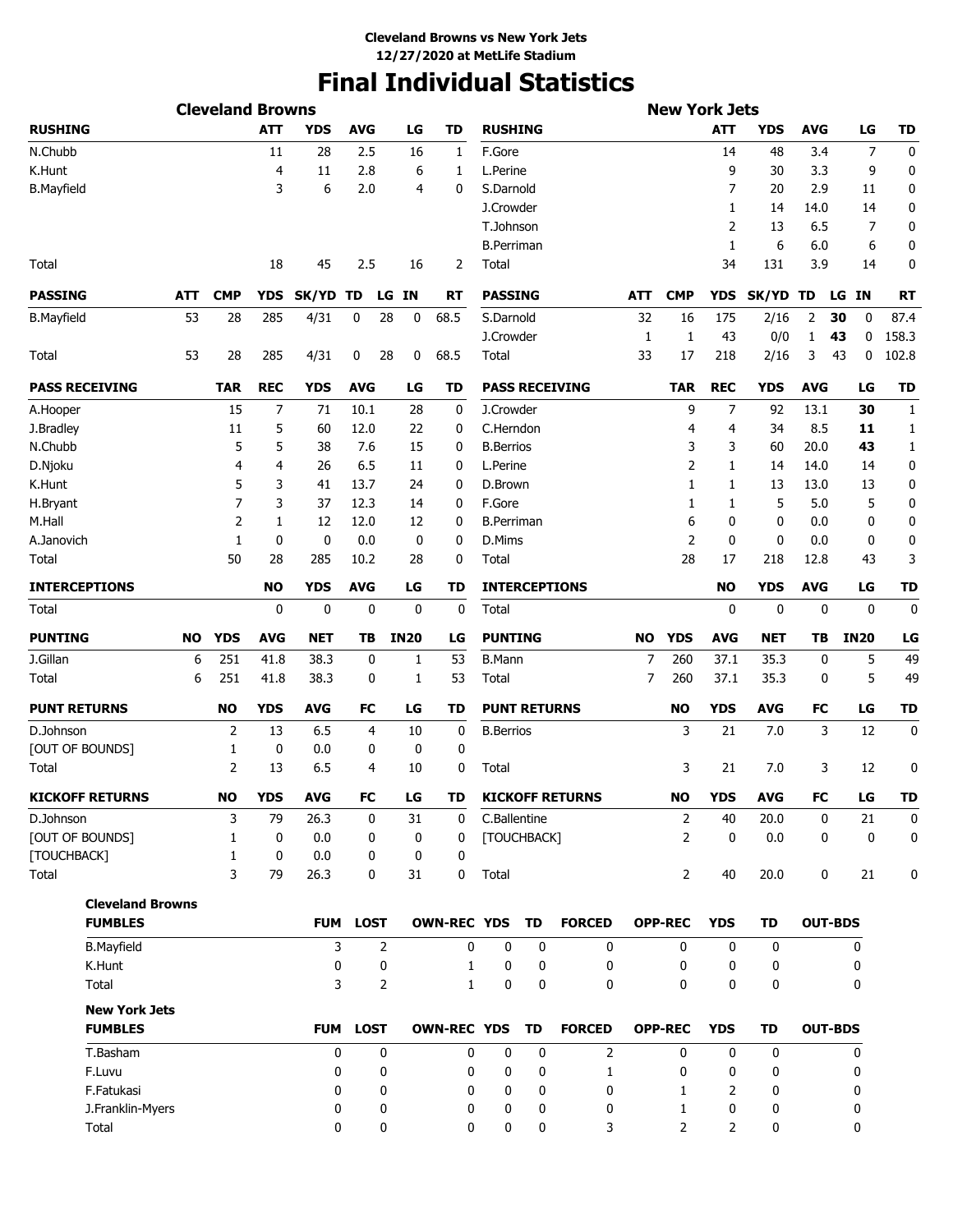# **Final Team Statistics**

|                                                   | <b>Visitor</b> | Home          |
|---------------------------------------------------|----------------|---------------|
|                                                   | <b>Browns</b>  | <b>Jets</b>   |
| <b>TOTAL FIRST DOWNS</b>                          | 23             | 18            |
| By Rushing                                        | 8              | 6             |
| By Passing                                        | 12             | 11            |
| <b>By Penalty</b>                                 | 3              | $\mathbf{1}$  |
| THIRD DOWN EFFICIENCY                             | 6-15-40%       | 7-18-39%      |
| <b>FOURTH DOWN EFFICIENCY</b>                     | $0 - 1 - 0%$   | $0 - 0 - 0%$  |
| <b>TOTAL NET YARDS</b>                            | 299            | 333           |
| Total Offensive Plays (inc. times thrown passing) | 75             | 69            |
| Average gain per offensive play                   | 4.0            | 4.8           |
| <b>NET YARDS RUSHING</b>                          | 45             | 131           |
| <b>Total Rushing Plays</b>                        | 18             | 34            |
| Average gain per rushing play                     | 2.5            | 3.9           |
| Tackles for a loss-number and yards               | $3 - 4$        | $2 - 3$       |
| <b>NET YARDS PASSING</b>                          | 254            | 202           |
| Times thrown - yards lost attempting to pass      | 4-31           | $2 - 16$      |
| Gross yards passing                               | 285            | 218           |
| <b>PASS ATTEMPTS-COMPLETIONS-HAD INTERCEPTED</b>  | $53 - 28 - 0$  | $33 - 17 - 0$ |
| Avg gain per pass play (inc.# thrown passing)     | 4.5            | 5.8           |
| <b>KICKOFFS Number-In End Zone-Touchbacks</b>     | $4 - 3 - 2$    | $5 - 2 - 1$   |
| <b>PUNTS Number and Average</b>                   | $6 - 41.8$     | $7 - 37.1$    |
| <b>Had Blocked</b>                                | 0              | 0             |
| <b>FGs - PATs Had Blocked</b>                     | $0 - 0$        | $1 - 1$       |
| <b>Net Punting Average</b>                        | 38.3           | 35.3          |
| TOTAL RETURN YARDAGE (Not Including Kickoffs)     | 13             | 21            |
| No. and Yards Punt Returns                        | $2 - 13$       | $3 - 21$      |
| No. and Yards Kickoff Returns                     | $3 - 79$       | $2 - 40$      |
| No. and Yards Interception Returns                | $0 - 0$        | $0 - 0$       |
| <b>PENALTIES Number and Yards</b>                 | $6 - 51$       | $7 - 58$      |
| <b>FUMBLES Number and Lost</b>                    | $3-2$          | $0 - 0$       |
| <b>TOUCHDOWNS</b>                                 | $\overline{2}$ | 3             |
| Rushing                                           | $\overline{2}$ | 0             |
| Passing                                           | 0              | 3             |
| <b>EXTRA POINTS Made-Attempts</b>                 | $1 - 2$        | $2 - 3$       |
| Kicking Made-Attempts                             | $1 - 2$        | $2 - 3$       |
| <b>FIELD GOALS Made-Attempts</b>                  | $1 - 2$        | $1 - 2$       |
| <b>RED ZONE EFFICIENCY</b>                        | 2-3-67%        | 1-2-50%       |
| <b>GOAL TO GO EFFICIENCY</b>                      | 2-2-100%       | $0 - 0 - 0\%$ |
| <b>SAFETIES</b>                                   | 0              | 0             |
| <b>FINAL SCORE</b>                                | 16             | 23            |
| TIME OF POSSESSION                                | 28:12          | 31:48         |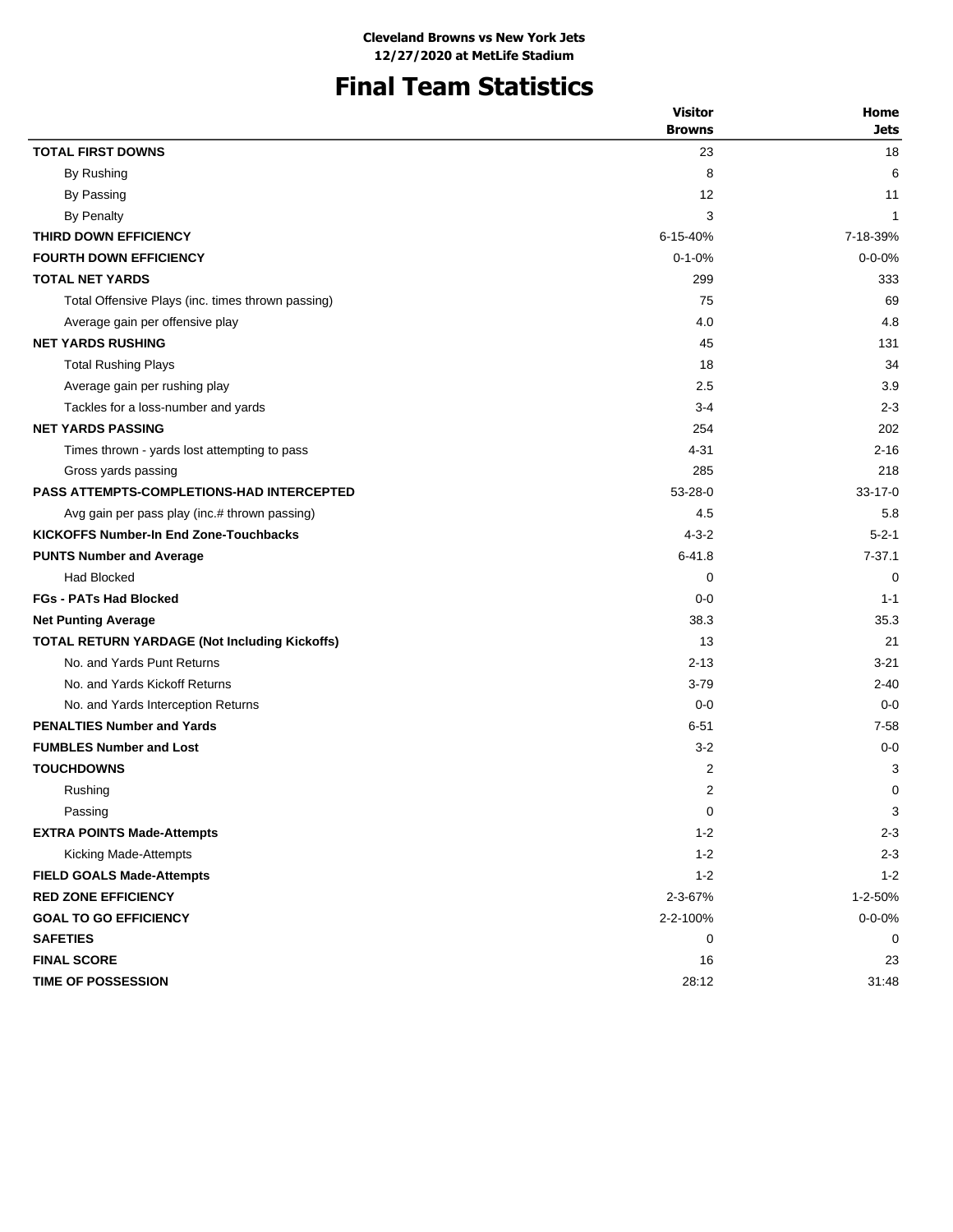## **Ball Possession And Drive Chart**

#### **Cleveland Browns**

| #  | Time<br>Recd | Time<br>Lost | <b>Time How Ball</b><br><b>Poss Obtained</b> | <b>Drive</b><br>Began | #<br><b>Play</b> | Yds<br>Gain    | Yds<br>Pen | Net<br>Yds   | 1st<br>Down    | Last<br><b>Scrm</b> | <b>How Given</b><br>Up |
|----|--------------|--------------|----------------------------------------------|-----------------------|------------------|----------------|------------|--------------|----------------|---------------------|------------------------|
| 1  | 15:00        | 14:03        | 0:57 Kickoff                                 | <b>CLV 35</b>         | 3                | 5              | 0          | 5            | 0              | <b>CLV 40</b>       | Punt                   |
| 2  | 13:19        | 9:26         | 3:53 Punt                                    | <b>CLV 40</b>         | 9                | 39             | -5         | 34           | 2              | NYJ 26              | Field Goal             |
| 3  | 4:59         | 2:53         | $2:06$ Punt                                  | <b>CLV 13</b>         | 3                | 7              | 0          | 7            | 0              | <b>CLV 20</b>       | Punt                   |
| 4  | 0:34         | 14:54        | 0:40 Kickoff                                 | <b>CLV 25</b>         | 2                | 7              | 0          | 7            | 1              | <b>CLV 38</b>       | Fumble                 |
| 5  | 13:33        | 8:26         | 5:07 Kickoff                                 | <b>CLV 27</b>         | 8                | 16             | 15         | 31           | 3              | NYJ 42              | Punt                   |
| 6  | 5:05         | 2:20         | 2:45 Punt                                    | CLV <sub>9</sub>      | 5                | $\overline{2}$ | 0          | 2            | 1              | <b>CLV 11</b>       | Punt                   |
| 7  | 0:44         | 0:00         | $0:44$ Punt                                  | <b>CLV 30</b>         | 8                | 27             | 0          | 27           | $\overline{2}$ | NYJ 43              | Missed FG              |
| 8  | 10:26        | 8:28         | 1:58 Kickoff                                 | <b>CLV 22</b>         | 3                | 16             | $-16$      | $\mathbf{0}$ | 0              | <b>CLV 22</b>       | Punt                   |
| 9  | 5:41         | 2:56         | 2:45 Blocked FG                              | <b>CLV 40</b>         | 9                | 58             | 2          | 60           | 4              | * NYJ 1             | Touchdown              |
| 10 | 1:21         | 12:38        | 3:43 Punt                                    | <b>CLV 17</b>         | 12               | 72             | 11         | 83           |                | $*$ NYJ 4           | Touchdown              |
| 11 | 7:25         | 6:16         | $1:09$ Punt                                  | <b>CLV 14</b>         | 4                | 8              | 5          | 13           |                | <b>CLV 27</b>       | Punt                   |
| 12 | 4:05         | 3:14         | $0:51$ Punt                                  | <b>CLV 11</b>         | 3                | $-2$           | 0          | $-2$         | 0              | <b>CLV 15</b>       | Fumble                 |
| 13 | 2:52         | 1:18         | 1:34 Kickoff                                 | <b>CLV 40</b>         | 8                | 44             | 0          | 44           | 2              | * NYJ 16            | Downs                  |

(323) Average CLV 25

**New York Jets # Time Time Drive # Yds Yds Net 1st Last How Given Time How Ball Play Recd Lost Began Gain Pen Yds Down Scrm Poss Obtained Up** 1 14:03 13:19 0:44 Punt NYJ 26 3 6 0 6 0 NYJ 32 Punt 2 9:26 4:59 4:27 Kickoff NYJ 22 7 28 0 28 2 50 Punt 3 2:53 0:34 2:19 Punt NYJ 34 5 66 0 66 3 CLV 43 Touchdown ----------------------------------\_\_\_\_\_\_\_\_\_\_\_ -----------4 14:54 13:33 1:21 Fumble CLV 30 4 30 0 30 2 \* CLV 11 Touchdown 5 8:26 5:05 3:21 Punt NYJ 10 7 37 0 37 2 NYJ 47 Punt 6 2:20 0:44 1:36 Punt 50 5 11 -5 6 1 CLV 44 Punt 7 15:00 10:26 4:34 Kickoff NYJ 25 8 75 0 75 3 CLV 30 Touchdown 8 8:28 5:41 2:47 Punt NYJ 37 8 16 15 31 2 CLV 32 Blocked FG 9 2:56 1:21 1:35 Kickoff NYJ 25 3 9 0 9 0 NYJ 34 Punt -----------. . . . \_\_\_\_\_\_\_\_\_\_\_\_ 10 12:38 7:25 5:13 Kickoff NYJ 18 8 36 -5 31 2 NYJ 49 Punt 11 6:16 4:05 2:11 Punt NYJ 35 6 16 0 16 1 CLV 49 Punt 12 3:14 2:52 0:22 Fumble CLV 17 4 6 -5 1 0 \* CLV 16 Field Goal 13 1:18 0:00 1:18 Downs NYJ 16 3 -3 0 -3 0 NYJ 14 End of Game

(451) Average NYJ 35

**\* inside opponent's 20**

|                | Time of Possession by Quarter          | 1st                | 2nd  | 3rd  | 4th              | OТ | Total |
|----------------|----------------------------------------|--------------------|------|------|------------------|----|-------|
| <b>Visitor</b> | Cleveland Browns                       | 7:30               | 8:42 | 6:04 | 5:56             |    | 28:12 |
| Home           | New York Jets                          | 7:30               | 6:18 | 8:56 | 9:04             |    | 31:48 |
|                | <b>Kickoff Drive No.-Start Average</b> | Browns: 5 - CLV 30 |      |      | Jets: 4 - NYJ 22 |    |       |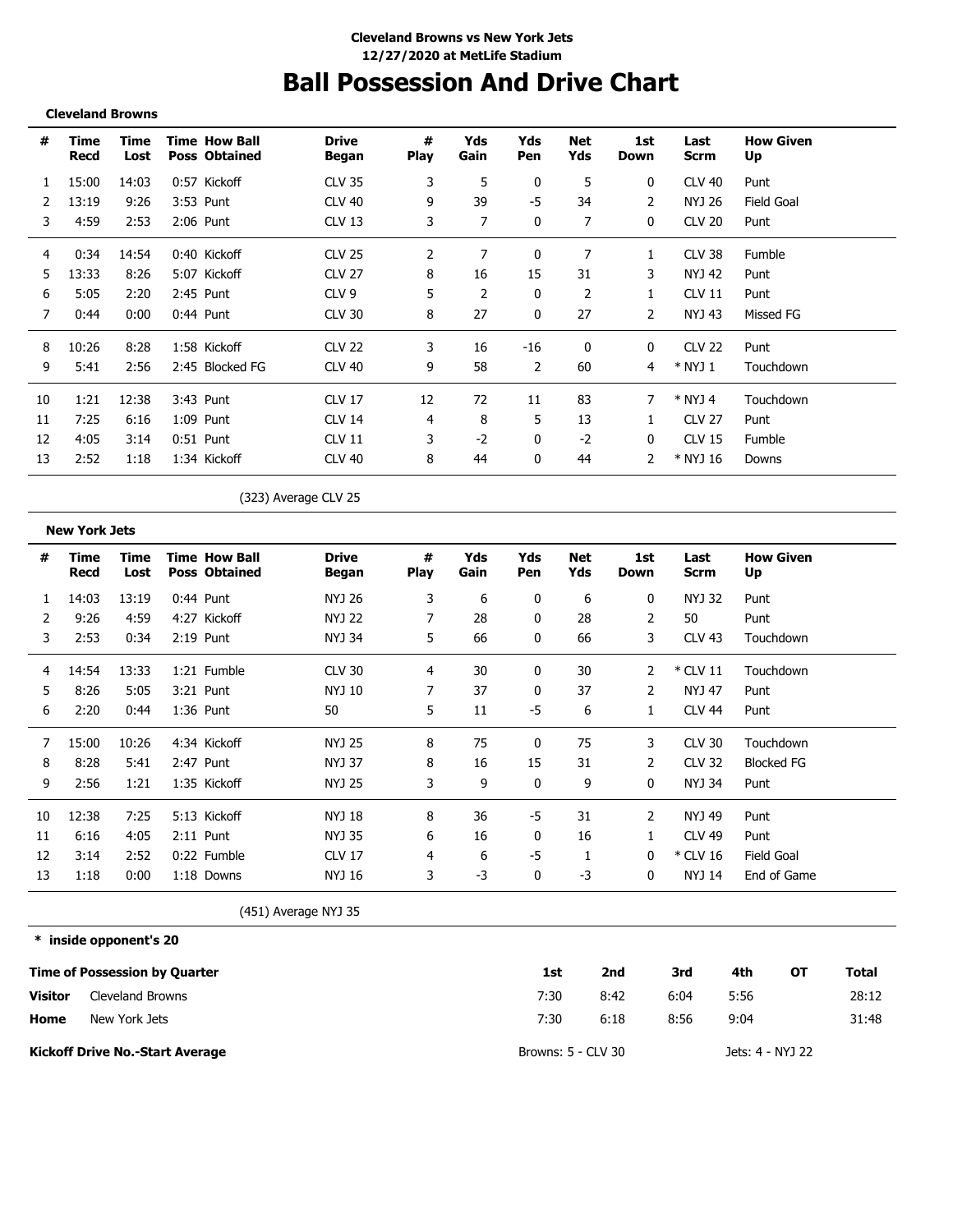# **Final Defensive Statistics**

| <b>Cleveland Browns</b> |                          |              |                |                | <b>Regular Defensive Plays</b> |   |             |    |    |              |           |            | <b>Special Teams</b> |           |           |           |              | <b>Misc</b> |           |              |
|-------------------------|--------------------------|--------------|----------------|----------------|--------------------------------|---|-------------|----|----|--------------|-----------|------------|----------------------|-----------|-----------|-----------|--------------|-------------|-----------|--------------|
|                         | <b>TKL</b>               | <b>AST</b>   | <b>COMB</b>    | <b>SK</b>      | / YDS TFL                      |   | $\mathbf o$ | IN | PD | FF           | <b>FR</b> | <b>TKL</b> | <b>AST</b>           | <b>FF</b> | <b>FR</b> | <b>BL</b> | <b>TKL</b>   | <b>AST</b>  | <b>FF</b> | <b>FR</b>    |
| S.Richardson            | 3                        | 7            | 10             | 0              | 0                              | 0 | 0           | 0  | 0  | 0            | 0         | 0          | 0                    | 0         | 0         | 2         | 0            | 0           | 0         | 0            |
| M.Smith                 |                          | 6            | 9              | 0              | 0                              | 0 | 0           | 0  | 0  | 0            | 0         | 0          | 0                    | 0         | 0         | 0         | ŋ            | 0           | 0         | 0            |
| S.Takitaki              |                          | 4            | 7              | 0              | 0                              | 0 | 0           | 0  | 0  | 0            | 0         | 0          | 0                    | 0         | 0         | 0         | 0            | 0           | 0         | 0            |
| O.Vernon                | 3                        | 2            | 5              | 1              | 7                              | 1 | 2           | 0  | 0  | 0            | 0         | 0          | 0                    | 0         | 0         | 0         | 0            | 0           | 0         | 0            |
| K.Joseph                | $\overline{\phantom{a}}$ | 3            | 5              | $\mathbf{0}$   | 0                              | 0 | 0           | 0  | 0  | 0            | 0         | 0          | $\mathbf 0$          | 0         | 0         | 0         | $\mathbf{0}$ | 0           | 0         | $\mathbf 0$  |
| M.Wilson                |                          | 4            | 5              | 0              | 0                              | 0 | 0           | 0  | 0  | $\Omega$     | 0         | 0          | 0                    | 0         | 0         | 0         | 0            | 0           | ŋ         | 0            |
| M.Garrett               |                          | 2            | 4              |                | 9                              |   | 2           | 0  |    | 0            | 0         | 0          | 0                    | 0         | 0         | 0         | 0            | 0           | 0         | 0            |
| L.Ogunjobi              | 2                        | 2            | 4              | 0              | 0                              | 0 | 0           | 0  | 0  | 0            | 0         | 0          | 0                    | 0         | 0         | 0         | 0            | 0           | 0         | 0            |
| A.Sendejo               | 3                        | $\mathbf{0}$ | 3              | 0              | 0                              | 0 | 0           | 0  | 1  | $\mathbf{0}$ | 0         | 0          | 0                    | 0         | 0         | 0         | 0            | 0           | 0         | $\mathbf{0}$ |
| P.Gustin                |                          | 1            | 3              | 0              | 0                              | 0 | 0           | 0  | 0  | 0            | 0         | 1          | 0                    | 0         | 0         | 0         | 0            | 0           | 0         | 0            |
| D.Ward                  |                          | $\Omega$     | 2              | 0              | 0                              | 0 | 0           | 0  | 2  | 0            | 0         | 0          | 0                    | 0         | 0         | 0         | 0            | 0           | 0         | 0            |
| T.Mitchell              | 2                        | 0            | 2              | 0              | 0                              | 0 | 0           | 0  | 1  | 0            | 0         | 0          | 0                    | 0         | 0         | 0         | 0            | 0           | 0         | 0            |
| S.Redwine               | 2                        | 0            | $\overline{2}$ | $\mathbf{0}$   | $\Omega$                       | 0 | 0           | 0  | 0  | 0            | 0         | 0          | 0                    | 0         | 0         | 0         | 0            | 0           | 0         | 0            |
| J.Elliott               |                          | 2            | 2              | 0              | 0                              | 0 | 0           | 0  | 0  | 0            | 0         | 0          | 0                    | 0         | 0         | 0         | 0            | 0           | 0         | 0            |
| K.Johnson               |                          | 0            |                | 0              | 0                              | 0 | 0           | 0  | 0  | 0            | 0         | 0          | 0                    | 0         | 0         | 0         | 0            | 0           | 0         | 0            |
| V.Taylor                |                          | 0            | 1              | 0              | 0                              | 0 | 0           | 0  | 0  | 0            | 0         | 0          | 0                    | 0         | 0         | 0         | 0            | 0           | 0         | 0            |
| A.Clayborn              | 0                        | $\mathbf{0}$ | $\mathbf{0}$   | $\mathbf{0}$   | 0                              | 0 | 1           | 0  | 0  | 0            | 0         | 0          | 0                    | 0         | 0         | 0         | 0            | 0           | 0         | $\mathbf 0$  |
| E.Lee                   |                          | 0            | 0              | 0              | 0                              | 0 | 0           | 0  | 0  | 0            | 0         | 2          | 0                    | 0         | 0         | 0         | <sup>0</sup> | 0           | ŋ         | 0            |
| T.Thomas                |                          | 0            | 0              | 0              | 0                              | 0 | 0           | 0  | 0  | 0            | 0         | 2          | 0                    | 0         | 0         | 0         | 0            | 0           | 0         | 0            |
| J.Bitonio               | 0                        | 0            | 0              | 0              | 0                              | 0 | 0           | 0  | 0  | 0            | 0         | 1          | 0                    | 0         | 0         | 0         | 0            | 0           | 0         | 0            |
| N.Harris                | 0                        | 0            | 0              | 0              | 0                              | 0 | 0           | 0  | 0  | 0            | 0         | 0          | 0                    | 0         | 0         | 0         |              | 0           | 0         | 0            |
| K.Hunt                  |                          | 0            | 0              | 0              | 0                              | 0 | 0           | 0  | 0  | 0            | 0         | 0          | 0                    | 0         | 0         | 0         | 0            | 0           | 0         | 1            |
| Total                   | 32                       | 33           | 65             | $\overline{2}$ | 16                             | 2 | 5           | 0  | 5  | 0            | 0         | 6          | 0                    | 0         | 0         | 2         | 1            | 0           | 0         | 1            |

**TKL = Tackle AST = Assist COMB = Combined QH=QB Hit IN = Interception PD = Pass Defense FF = Forced Fumble FR = Fumble Recovery**

| <b>New York Jets</b> |            |            |             |          | <b>Regular Defensive Plays</b> |        |   |    |              |           |           |              | <b>Special Teams</b> |     |              |           |            | <b>Misc</b> |          |           |
|----------------------|------------|------------|-------------|----------|--------------------------------|--------|---|----|--------------|-----------|-----------|--------------|----------------------|-----|--------------|-----------|------------|-------------|----------|-----------|
|                      | <b>TKL</b> | <b>AST</b> | <b>COMB</b> | SK       | YDS                            | TFL QH |   | IN | PD           | <b>FF</b> | <b>FR</b> | <b>TKL</b>   | <b>AST</b>           | FF. | <b>FR</b>    | <b>BL</b> | <b>TKL</b> | <b>AST</b>  | FF       | <b>FR</b> |
| <b>B.Hager</b>       |            | 5          | 10          |          |                                |        |   |    |              |           | 0         | 0            | ŋ                    | 0   | 0            | 0         |            |             |          | 0         |
| <b>B.Austin</b>      | 4          |            |             | 0        | 0                              | 0      | 0 | 0  |              | 0         | 0         | $\mathbf{0}$ | 0                    | 0   | 0            | 0         | 0          |             | 0        | 0         |
| M.Maye               | 4          |            |             | 0        | 0                              | 0      | 0 | 0  | 0            | 0         | 0         | 0            | 0                    | 0   | 0            | 0         | 0          | 0           | 0        |           |
| A.Maulet             | 4          |            | 5           | 0        | 0                              | 0      | 0 | 0  | 3            | 0         | 0         | 0            | 0                    | 0   | 0            | 0         | 0          | 0           | 0        | 0         |
| <b>B.Hall</b>        | 4          |            | 5           | 0        | 0                              | 0      | 0 | 0  |              | 0         | 0         | 0            | 0                    | 0   | 0            | 0         | 0          | 0           | 0        | 0         |
| T.Basham             |            | 3          | 5           |          | 6                              | 0      | 3 | 0  | 0            | 2         | 0         | 0            | 0                    | 0   | 0            | 0         | 0          | 0           | 0        | 0         |
| M.Farley             |            | 4          | 5           | 0        | 0                              | 0      | 0 | 0  |              |           | 0         | 0            | 0                    | 0   | 0            | 0         | 0          | 0           |          |           |
| F.Luvu               | 3          |            | 4           |          | 6                              | 0      | 0 | 0  | 0            |           | 0         | 0            | 0                    | 0   | 0            | 0         | 0          | 0           | 0        |           |
| F.Fatukasi           | 2          | 2          | 4           | $\Omega$ | $\mathbf{0}$                   |        | 0 | 0  | $\mathbf{0}$ | 0         |           | $\mathbf{0}$ | 0                    | 0   | $\mathbf{0}$ | 0         | 0          | 0           | 0        | 0         |
| N.Hewitt             |            | 3          | 4           | 0        | 0                              | 0      | 0 | 0  | 2            | 0         | 0         |              | 0                    | 0   | 0            | 0         | 0          | 0           | $\Omega$ |           |
| N.Shepherd           |            |            | 3           |          | 10                             |        | 2 | 0  | 0            | 0         | 0         | 0            | 0                    | 0   | 0            | 0         | 0          | 0           | 0        |           |
| J.Franklin-Myers     |            | 2          | 3           |          | 9                              |        | 2 | 0  |              | 0         |           | $\mathbf{0}$ | 0                    | 0   | 0            | 0         | 0          | 0           | 0        | 0         |
| J.Zuniga             |            | 0          |             | 0        | 0                              | 0      | 0 | 0  | 0            | 0         | 0         | 0            | 0                    | 0   | $\mathbf{0}$ | 0         | 0          | 0           | 0        | 0         |
| H.Anderson           |            | 0          |             | 0        | 0                              | 0      | 0 | 0  | 0            | 0         | 0         | 0            | 0                    | 0   | 0            | 0         | 0          |             |          |           |
| C.Ballentine         |            | 0          | 0           | 0        | 0                              | 0      | 0 | 0  | 0            |           | 0         | 3            | 0                    | 0   | 0            | 0         | n          |             |          |           |
| J.Adams              | 0          | 0          | 0           | 0        | 0                              | 0      | 0 | 0  | 0            | 0         | 0         | 0            |                      | 0   | 0            | 0         | 0          | 0           | 0        | 0         |
| <b>B.Sheldon</b>     | n          | 0          | 0           | U        | $\mathbf{0}$                   | 0      | 0 | 0  | $\mathbf{0}$ | 0         | 0         | $\Omega$     |                      | 0   | $\mathbf{0}$ | 0         | 0          | 0           | $\Omega$ | 0         |
| <b>Total</b>         | 35         | 29         | 64          | 4        | 31                             | 4      |   |    | 11           | з         |           | 4            |                      | Λ   | 0            | 0         | 0          |             |          | 0         |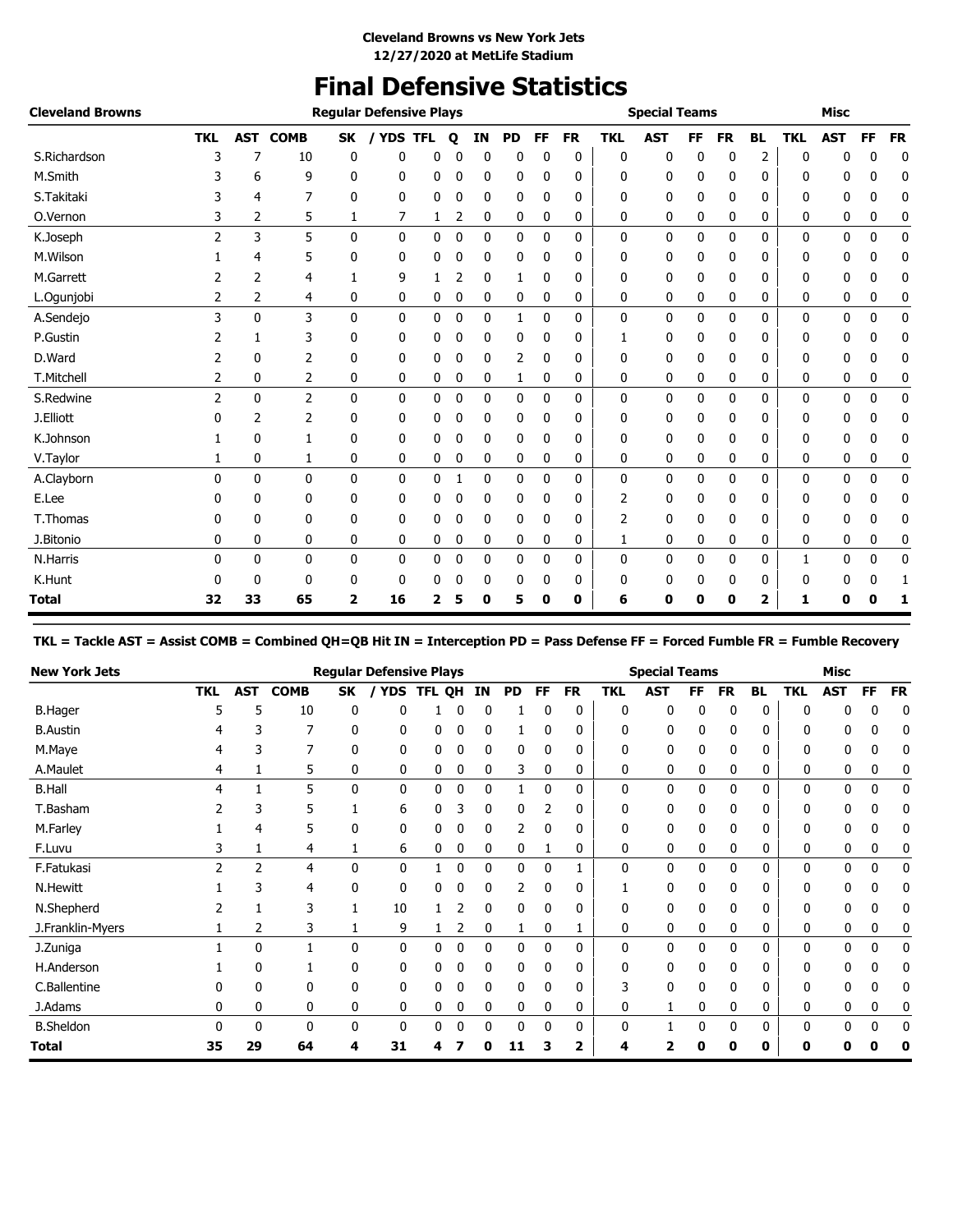# **First Half Summary**

|                                           |                                            |     |                |    | PERIOD SCORES           |                                                                        |            |                                |      |               |    |                      |    |                       | TIME OF POSSESSION |            |                         |            |            |     |             |                |               |           |
|-------------------------------------------|--------------------------------------------|-----|----------------|----|-------------------------|------------------------------------------------------------------------|------------|--------------------------------|------|---------------|----|----------------------|----|-----------------------|--------------------|------------|-------------------------|------------|------------|-----|-------------|----------------|---------------|-----------|
| <b>Browns</b>                             |                                            |     |                |    | $3 \t0 = 3$             |                                                                        |            |                                |      | <b>Browns</b> |    |                      |    |                       | 16:12              |            |                         |            |            |     |             |                |               |           |
| Jets                                      |                                            |     |                |    | $7\,6=13$               |                                                                        |            |                                |      | Jets          |    |                      |    |                       | 13:48              |            |                         |            |            |     |             |                |               |           |
|                                           |                                            |     |                |    |                         |                                                                        |            |                                |      |               |    | <b>Scoring Plays</b> |    |                       |                    |            |                         |            |            |     |             |                |               |           |
| Team                                      | Qtr                                        |     |                |    |                         | Time Play Description (Extra Point) (Drive Info)                       |            |                                |      |               |    |                      |    |                       |                    |            |                         |            |            |     |             | <b>Visitor</b> |               | Home      |
| Browns                                    | 1                                          |     |                |    |                         | 9:26 C.Parkey 44 yd. Field Goal (9-34, 3:53)                           |            |                                |      |               |    |                      |    |                       |                    |            |                         |            |            |     |             | 3              |               | 0         |
| Jets                                      | 1                                          |     |                |    |                         | 0:34 B.Berrios 43 yd. pass from J.Crowder (S.Ficken kick) (5-66, 2:19) |            |                                |      |               |    |                      |    |                       |                    |            |                         |            |            |     |             | 3              |               | 7         |
| Jets                                      | 2                                          |     |                |    |                         | 13:33 C.Herndon 11 yd. pass from S.Darnold (kick blocked) (4-30, 1:21) |            |                                |      |               |    |                      |    |                       |                    |            |                         |            |            |     |             | 3              |               | 13        |
|                                           |                                            |     |                |    |                         |                                                                        |            |                                |      |               |    |                      |    |                       |                    |            | <b>Cleveland Browns</b> |            |            |     |             | New York Jets  |               |           |
| <b>TOTAL FIRST DOWNS</b>                  |                                            |     |                |    |                         |                                                                        |            |                                |      |               |    |                      |    |                       |                    |            |                         | 9          |            |     |             |                |               | 10        |
|                                           | First Downs Rushing-Passing-by Penalty     |     |                |    |                         |                                                                        |            |                                |      |               |    |                      |    |                       |                    |            | $1 - 7 - 1$             |            |            |     |             |                | $5 - 5 - 0$   |           |
| THIRD DOWN EFFICIENCY                     |                                            |     |                |    |                         |                                                                        |            |                                |      |               |    |                      |    |                       |                    |            | 3-8-38%                 |            |            |     |             |                | 3-7-43%       |           |
| <b>TOTAL NET YARDS</b>                    |                                            |     |                |    |                         |                                                                        |            |                                |      |               |    |                      |    |                       |                    |            | 103                     |            |            |     |             |                |               | 178       |
|                                           | <b>Total Offensive Plays</b>               |     |                |    |                         |                                                                        |            |                                |      |               |    |                      |    |                       |                    |            |                         | 36         |            |     |             |                |               | 31        |
| <b>NET YARDS RUSHING</b>                  |                                            |     |                |    |                         |                                                                        |            |                                |      |               |    |                      |    |                       |                    |            |                         | 4          |            |     |             |                |               | 75        |
| <b>NET YARDS PASSING</b>                  |                                            |     |                |    |                         |                                                                        |            |                                |      |               |    |                      |    |                       |                    |            |                         | 99         |            |     |             |                |               | 103       |
|                                           | <b>Gross Yards Passing</b>                 |     |                |    |                         |                                                                        |            |                                |      |               |    |                      |    |                       |                    |            | 124                     |            |            |     |             |                |               | 119       |
|                                           | Times thrown-yards lost attempting to pass |     |                |    |                         |                                                                        |            |                                |      |               |    |                      |    |                       |                    |            | $3 - 25$                |            |            |     |             |                |               | $2 - 16$  |
| Pass Attempts-Completions-Had Intercepted |                                            |     |                |    |                         |                                                                        |            |                                |      |               |    |                      |    |                       |                    |            | $24 - 13 - 0$           |            |            |     |             |                | $15 - 8 - 0$  |           |
| <b>Punts-Number and Average</b>           |                                            |     |                |    |                         |                                                                        |            |                                |      |               |    |                      |    |                       |                    |            | $4 - 40$                |            |            |     |             |                | $4 - 33.3$    |           |
| <b>Penalties-Number and Yards</b>         |                                            |     |                |    |                         |                                                                        |            |                                |      |               |    |                      |    |                       |                    |            | $2 - 10$                |            |            |     |             |                | $2 - 20$      |           |
| <b>Fumbles-Number and Lost</b>            |                                            |     |                |    |                         |                                                                        |            |                                |      |               |    |                      |    |                       |                    |            | $1 - 1$                 |            |            |     |             |                |               | $0 - 0$   |
| <b>Red Zone Efficiency</b>                |                                            |     |                |    |                         |                                                                        |            |                                |      |               |    |                      |    |                       |                    |            | $0 - 0 - 0%$            |            |            |     |             |                | 1-1-100%      |           |
| <b>Average Drive Start</b>                |                                            |     |                |    |                         |                                                                        |            |                                |      |               |    |                      |    |                       |                    |            | <b>CLV 26</b>           |            |            |     |             |                | <b>NYJ 35</b> |           |
|                                           |                                            |     |                |    | <b>Cleveland Browns</b> |                                                                        |            |                                |      |               |    |                      |    |                       |                    |            | <b>New York Jets</b>    |            |            |     |             |                |               |           |
| <b>RUSHING</b>                            |                                            |     |                |    | <b>ATT</b>              | <b>YDS</b>                                                             | <b>AVG</b> |                                | LG   | <b>TD</b>     |    | <b>RUSHING</b>       |    |                       |                    |            |                         | <b>ATT</b> | <b>YDS</b> |     | <b>AVG</b>  |                | LG            | TD        |
| N.Chubb                                   |                                            |     |                |    | 8                       | 6                                                                      |            | 0.8                            | 4    | 0             |    | S.Darnold            |    |                       |                    |            |                         | 3          | 22         |     | 7.3         |                | 11            | 0         |
| K.Hunt                                    |                                            |     |                |    | 1                       | $-2$                                                                   |            | $-2.0$                         | $-2$ | 0             |    | F.Gore               |    |                       |                    |            |                         | 6          | 21         |     | 3.5         |                | 7             | 0         |
|                                           |                                            |     |                |    |                         |                                                                        |            |                                |      |               |    | J.Crowder            |    |                       |                    |            |                         | 1          | 14         |     | 14.0        |                | 14            | 0         |
|                                           |                                            |     |                |    |                         |                                                                        |            |                                |      |               |    | T.Johnson            |    |                       |                    |            |                         | 2          | 13         |     | 6.5         |                | 7             | 0         |
|                                           |                                            |     |                |    |                         |                                                                        |            |                                |      |               |    | L.Perine             |    |                       |                    |            |                         | 2          |            | 5   | 2.5         |                | 3             | 0         |
| Total                                     |                                            |     |                |    | 9                       | 4                                                                      |            | 0.4                            | 4    | 0             |    | Total                |    |                       |                    |            |                         | 14         | 75         |     | 5.4         |                | 14            | 0         |
| <b>PASSING</b>                            |                                            | ATT | <b>CMP</b>     |    | YDS                     | SK/YD TD                                                               |            | LG IN                          |      | RT            |    | <b>PASSING</b>       |    |                       |                    | ATT        | <b>CMP</b>              | <b>YDS</b> | SK/YD TD   |     |             | LG IN          |               | RT        |
| <b>B.Mayfield</b>                         |                                            | 24  |                | 13 | 124                     | 3/25                                                                   | 0          | 28                             | 0    | 68.8          |    | S.Darnold            |    |                       |                    | 14         | 7                       | 76         | 2/16       |     | 1           | 17             | 0             | 90.2      |
|                                           |                                            |     |                |    |                         |                                                                        |            |                                |      |               |    | J.Crowder            |    |                       |                    | 1          | 1                       | 43         | 0/0        |     | 1           | 43             | 0             | 158.3     |
| Total                                     |                                            | 24  |                | 13 | 124                     | 3/25                                                                   | 0          | 28                             | 0    | 68.8          |    | Total                |    |                       |                    | 15         | 8                       | 119        | 2/16       |     | 2           | 43             | 0             | 119.2     |
|                                           |                                            |     |                |    |                         |                                                                        |            |                                |      |               |    |                      |    |                       |                    |            |                         |            |            |     |             |                |               |           |
| <b>PASS RECEIVING</b>                     |                                            |     | <b>TAR</b>     |    | <b>REC</b>              | <b>YDS</b>                                                             | <b>AVG</b> |                                | LG   | TD            |    |                      |    | <b>PASS RECEIVING</b> |                    |            | <b>TAR</b>              | <b>REC</b> | <b>YDS</b> |     | <b>AVG</b>  |                | LG            | TD        |
| A.Hooper                                  |                                            |     |                | 8  | 5                       | 54                                                                     | 10.8       |                                | 28   | 0             |    | J.Crowder            |    |                       |                    |            | 5                       | 4          | 35         |     | 8.8         |                | 12            | 0         |
| H.Bryant                                  |                                            |     |                | 5  | 3                       | 37                                                                     |            | 12.3                           | 14   | 0             |    | <b>B.Berrios</b>     |    |                       |                    |            | 2                       | 2          | 60         |     | 30.0        |                | 43            | 1         |
| D.Njoku                                   |                                            |     |                | 2  | 2                       | 11                                                                     |            | 5.5                            | 7    | 0             |    | D.Brown              |    |                       |                    |            | 1                       | 1          | 13         |     | 13.0        |                | 13            | 0         |
| K.Hunt                                    |                                            |     |                | 3  | $\mathbf{1}$            | 8                                                                      |            | 8.0                            | 8    | 0             |    | C.Herndon            |    |                       |                    |            | 1                       | 1          | 11         |     | 11.0        |                | 11            | 1         |
| N.Chubb                                   |                                            |     |                | 1  | 1                       | 8                                                                      |            | 8.0                            | 8    | 0             |    | <b>B.Perriman</b>    |    |                       |                    |            | 3                       | 0          |            | 0   | 0.0         |                | 0             | 0         |
| J.Bradley                                 |                                            |     |                | 1  | 1                       | 6                                                                      |            | 6.0                            | 6    | 0             |    | D.Mims               |    |                       |                    |            | 1                       | 0          |            | 0   | 0.0         |                | 0             | 0         |
| M.Hall                                    |                                            |     |                | 1  | 0                       | 0                                                                      |            | 0.0                            | 0    | 0             |    |                      |    |                       |                    |            |                         |            |            |     |             |                |               |           |
| A.Janovich                                |                                            |     |                | 1  | 0                       | 0                                                                      |            | 0.0                            | 0    | 0             |    |                      |    |                       |                    |            |                         |            |            |     |             |                |               |           |
| Total                                     |                                            |     |                | 22 | 13                      | 124                                                                    |            | 9.5                            | 28   | 0             |    | Total                |    |                       |                    |            | 13                      | 8          | 119        |     | 14.9        |                | 43            | 2         |
| <b>Cleveland Browns</b>                   |                                            |     |                |    |                         |                                                                        |            | <b>Regular Defensive Plays</b> |      |               |    |                      |    |                       |                    |            | <b>Special Teams</b>    |            |            |     | <b>Misc</b> |                |               |           |
|                                           |                                            |     | TKL            |    | <b>AST COMB</b>         |                                                                        | <b>SK</b>  | / YDS TFL                      |      | Q             | IN | <b>PD</b>            | FF | <b>FR</b>             | <b>TKL</b>         | <b>AST</b> | FF                      | <b>FR</b>  | BL         | TKL | <b>AST</b>  |                | FF            | <b>FR</b> |
| S.Richardson                              |                                            |     | 2              | 3  |                         | 5                                                                      | 0          | 0                              | 0    | 0             | 0  | 0                    | 0  | 0                     | 0                  |            | 0<br>0                  | 0          | 1          | 0   |             | 0              | 0             | 0         |
| S.Takitaki                                |                                            |     | 2              | 1  |                         | 3                                                                      | 0          | 0                              | 0    | 0             | 0  | 0                    | 0  | 0                     | 0                  |            | 0<br>0                  | 0          | 0          | 0   |             | 0              | 0             | 0         |
| M.Smith                                   |                                            |     | 1              | 2  |                         | 3                                                                      | 0          | 0                              | 0    | 0             | 0  | 0                    | 0  | 0                     | 0                  |            | 0<br>0                  | 0          | 0          | 0   |             | 0              | 0             | 0         |
| T.Mitchell                                |                                            |     | $\overline{2}$ | 0  |                         | 2                                                                      | 0          | 0                              |      | 0<br>0        | 0  | 1                    | 0  | 0                     | 0                  |            | 0<br>0                  | 0          | 0          | 0   |             | 0              | 0             | 0         |

**Total 7 6 13 0 0 0 0 0 1 0 0 0 0 0 0 1 0 0 0 0**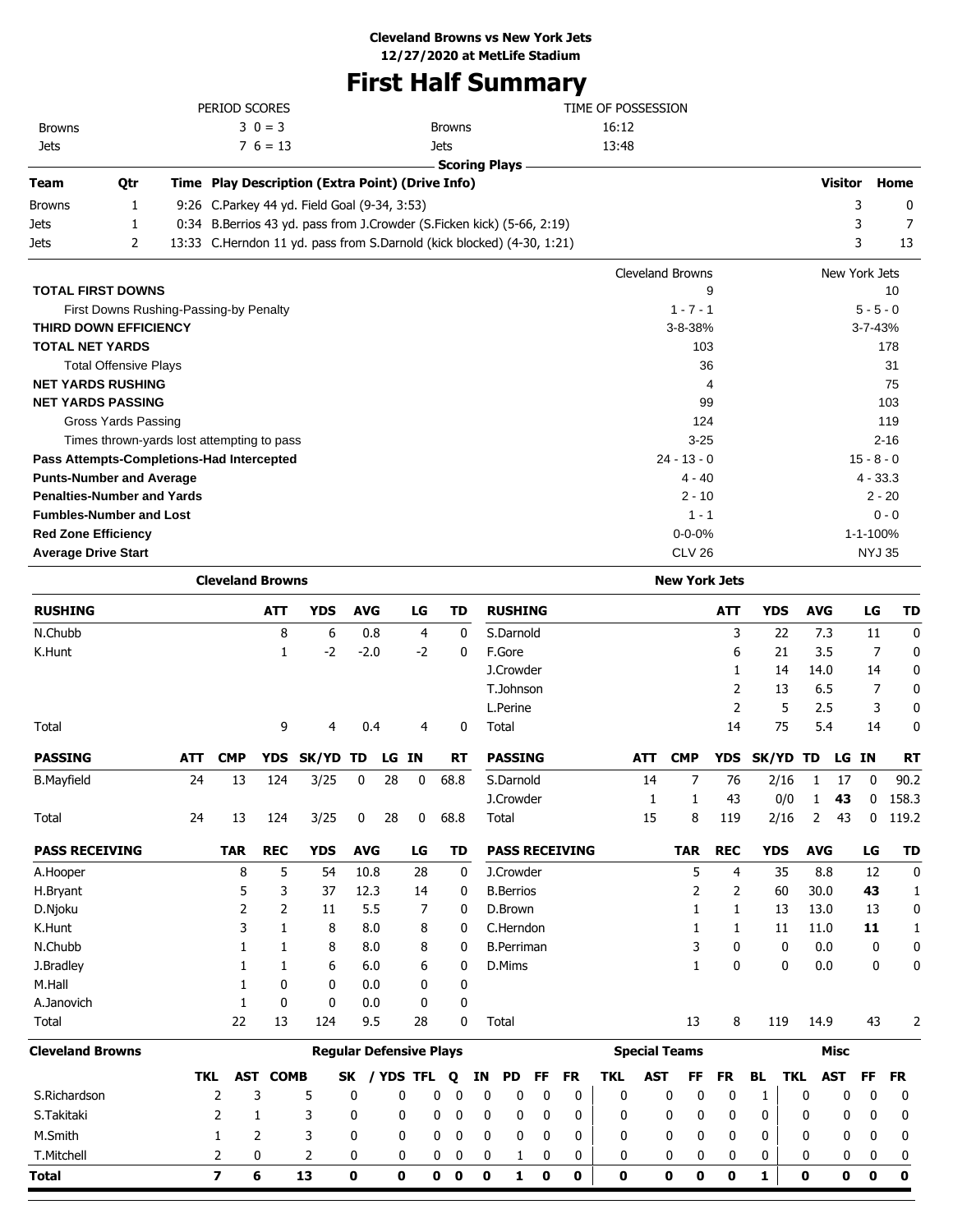# **First Half Summary**

| <b>New York Jets</b> |     |     |             |           | <b>Regular Defensive Plays</b> |               |  |     |     |           |     | <b>Special Teams</b> |    |           |    |     | Misc |     |           |
|----------------------|-----|-----|-------------|-----------|--------------------------------|---------------|--|-----|-----|-----------|-----|----------------------|----|-----------|----|-----|------|-----|-----------|
|                      | TKL | AST | <b>COMB</b> | <b>SK</b> |                                | YDS TFL QH IN |  | PD. | FF. | <b>FR</b> | TKL | AST                  | FF | <b>FR</b> | BL | TKL | AST  | FF. | <b>FR</b> |
| B.Hager              |     |     |             |           |                                |               |  |     |     | 0         | 0   |                      |    |           | 0  |     |      |     |           |
| <b>B.Hall</b>        |     |     | 4           | 0         |                                |               |  |     |     |           | 0   |                      |    |           | 0  |     |      |     |           |
| F.Luvu               |     |     |             |           | b                              |               |  |     |     |           | 0   | 0                    |    |           | 0  |     |      |     | - 0       |
| <b>B.Austin</b>      |     |     | 4           | 0         |                                |               |  |     |     | 0         | 0   | 0                    |    |           | 0  |     |      |     |           |
| <b>Total</b>         | 11  |     |             |           | 6                              |               |  |     |     | 0         | 0   |                      |    |           | 0  | 0   |      | o   | 0         |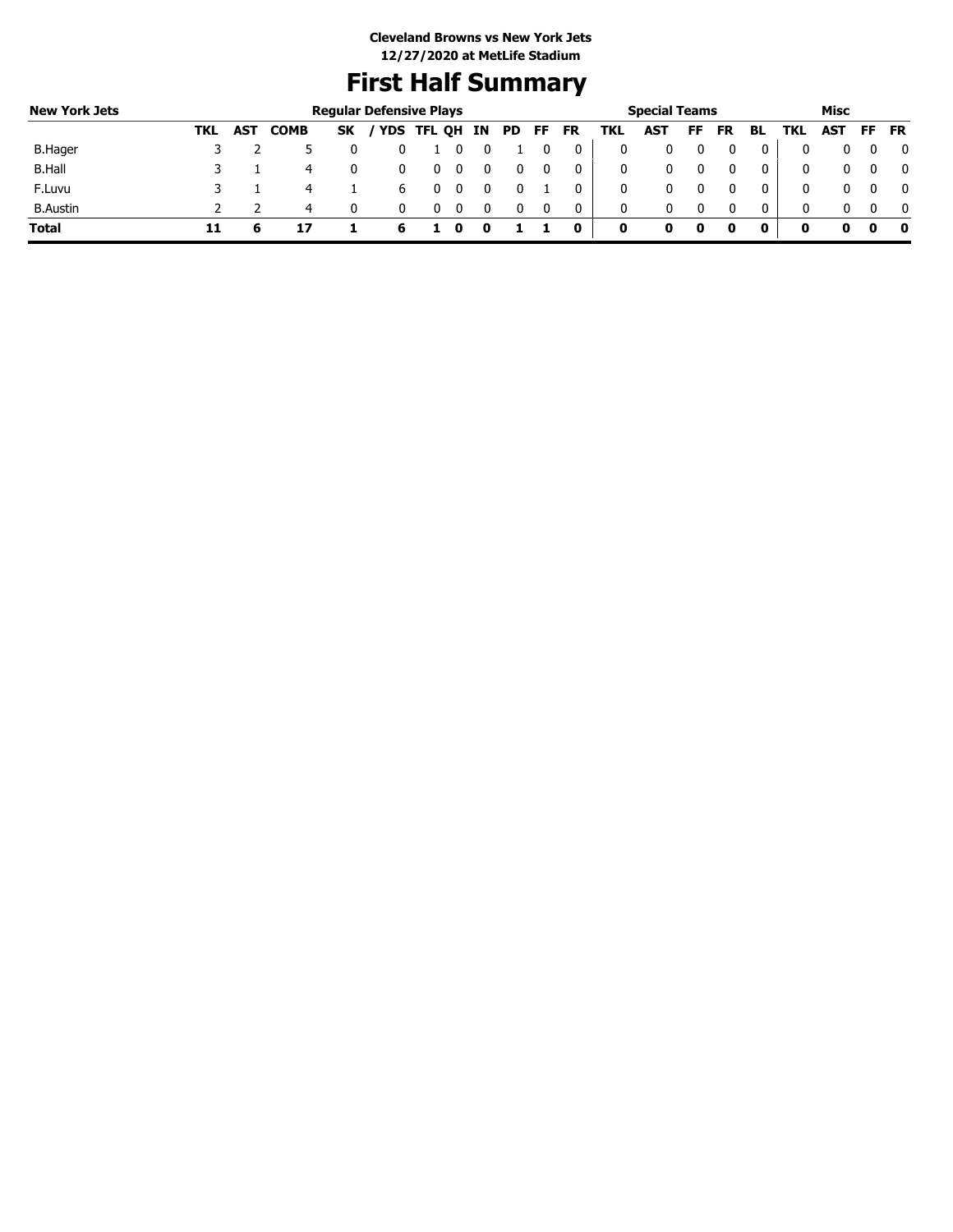| <b>Cleveland Browns vs New York Jets at MetLife Stadium</b> |  |  |
|-------------------------------------------------------------|--|--|
|-------------------------------------------------------------|--|--|

### **Play By Play First Quarter** 12/27/2020

|                                                  | NYJ wins the coin toss and elects to defer. CLV elects to Receive, and NYJ elects to defend the north goal.         |                |
|--------------------------------------------------|---------------------------------------------------------------------------------------------------------------------|----------------|
|                                                  | S. Ficken kicks 61 yards from NYJ 35 to CLV 4. D. Johnson to CLV 35 for 31 yards (C. Ballentine).                   |                |
|                                                  | Cleveland Browns at 15:00, (1st play from scrimmage 14:54)                                                          |                |
| 1-10-CLV 35                                      | (14:54) (Shotgun) B. Mayfield pass short middle to A. Hooper to CLV 40 for 5 yards (F. Luvu).                       |                |
| 2-5-CLV 40                                       | (14:22) (Shotgun) B.Mayfield pass incomplete short middle to A.Janovich (B.Hager).                                  |                |
| $3-5$ -CLV 40                                    | (14:18) (Shotgun) B.Mayfield pass incomplete short right to K.Hunt.                                                 |                |
| 4-5-CLV 40                                       | (14:12) J.Gillan punts 43 yards to NYJ 17, Center-C.Hughlett. B.Berrios pushed ob at NYJ 26 for 9 yards (P.Gustin). |                |
| New York Jets at 14:03                           |                                                                                                                     |                |
| 1-10-NYJ 26                                      | (14:03) (Shotgun) S.Darnold pass incomplete short right to D.Mims (T.Mitchell).                                     |                |
| 2-10-NYJ 26                                      | (13:59) (Shotgun) S.Darnold pass incomplete deep left to B.Perriman (D.Ward).                                       |                |
| $3-10\mbox{-NYJ}$ $26$                           | (13:53) (Shotgun) S.Darnold scrambles left end pushed ob at NYJ 32 for 6 yards (S.Takitaki).                        |                |
| 4-4-NYJ 32                                       | (13:29) B. Mann punts 38 yards to CLV 30, Center-T. Hennessy. D. Johnson to CLV 40 for 10 yards (C. Ballentine).    |                |
| <b>Cleveland Browns at 13:19</b>                 |                                                                                                                     |                |
| 1-10-CLV 40                                      | (13:19) N.Chubb right guard to CLV 39 for -1 yards (B.Hager, T.Basham).                                             |                |
| 2-11-CLV 39                                      | (12:38) (Shotgun) B. Mayfield pass deep left to A. Hooper to NYJ 33 for 28 yards (B. Austin).                       | P1             |
| 1-10-NYJ 33                                      | (11:59) B. Mayfield pass incomplete deep left to H. Bryant (A. Maulet).                                             |                |
| 2-10-NYJ 33                                      | (11:53) (Shotgun) B.Mayfield pass short left to A.Hooper to NYJ 26 for 7 yards (B.Hager) [N.Shepherd].              |                |
| 3-3-NYJ 26                                       | (11:07) (Shotgun) B.Mayfield pass short left to A.Hooper to NYJ 21 for 5 yards (B.Austin).                          | P <sub>2</sub> |
| 1-10-NYJ 21                                      | (10:22) N.Chubb up the middle to NYJ 21 for no gain (B.Hager, B.Austin).                                            |                |
| 2-10-NYJ 21                                      | (9:40) (Shotgun) B.Mayfield pass incomplete short middle to A.Hooper (N.Hewitt).                                    |                |
| 3-10-NYJ 21                                      | (9:35) (Shotgun) PENALTY on CLV-B.Mayfield, False Start, 5 yards, enforced at NYJ 21 - No Play.                     |                |
| 3-15-NYJ 26                                      | (9:35) (Shotgun) B.Mayfield pass incomplete deep right to H.Bryant.                                                 |                |
| 4-15-NYJ 26                                      | (9:30) C.Parkey 44 yard field goal is GOOD, Center-C.Hughlett, Holder-J.Gillan.                                     |                |
|                                                  | CLV 3 NYJ 0, 9 plays, 34 yards, 3:53 drive, 5:34 elapsed                                                            |                |
|                                                  | C.Parkey kicks 64 yards from CLV 35 to NYJ 1. C.Ballentine to NYJ 22 for 21 yards (E.Lee).                          |                |
|                                                  | New York Jets at 9:26, (1st play from scrimmage 9:21)                                                               |                |
| 1-10-NYJ 22                                      | (9:21) (Shotgun) F.Gore up the middle to NYJ 23 for 1 yard (S.Richardson).                                          |                |
| 2-9-NYJ 23                                       | (8:41) F.Gore left end to NYJ 23 for no gain (L.Ogunjobi).                                                          |                |
| 3-9-NYJ 23                                       | (7:58) (Shotgun) S.Darnold pass short right to D.Brown pushed ob at NYJ 36 for 13 yards (T.Mitchell).               | P <sub>1</sub> |
| 1-10-NYJ 36                                      | (7:20) (Shotgun) S.Darnold pass short left to B.Berrios to CLV 47 for 17 yards (S.Takitaki).                        | P <sub>2</sub> |
| 1-10-CLV 47                                      | (6:36) (Shotgun) S.Darnold pass incomplete deep right to J.Crowder.                                                 |                |
| 2-10-CLV 47                                      | (6:31) F.Gore left tackle to CLV 41 for 6 yards (K.Joseph; S.Takitaki).                                             |                |
| 3-4-CLV 41                                       | (5:51) S.Darnold sacked at 50 for -9 yards (M.Garrett).                                                             |                |
| $4 - 13 - 50$<br><b>Cleveland Browns at 4:59</b> | (5:06) B.Mann punts 37 yards to CLV 13, Center-T.Hennessy, fair catch by D.Johnson.                                 |                |
| 1-10-CLV 13                                      |                                                                                                                     |                |
|                                                  | (4.59) (Shotgun) N.Chubb right guard to CLV 15 for 2 yards (T.Basham; N.Shepherd).                                  |                |
| 2-8-CLV 15                                       | (4:19) (Shotgun) N.Chubb up the middle to CLV 14 for -1 yards (F.Fatukasi, M.Farley).                               |                |
| 3-9-CLV 14                                       | (3:38) (Shotgun) B.Mayfield pass short left to J.Bradley to CLV 20 for 6 yards (B.Hall).                            |                |
| 4-3-CLV 20                                       | (3:00) J.Gillan punts 46 yards to NYJ 34, Center-C.Hughlett, fair catch by B.Berrios.                               |                |
| New York Jets at 2:53                            |                                                                                                                     |                |
| 1-10-NYJ 34                                      | (2:53) S.Darnold pass short left to J.Crowder to NYJ 43 for 9 yards (K.Johnson).                                    |                |
| 2-1-NYJ 43                                       | (2:27) L. Perine left tackle to NYJ 46 for 3 yards (V. Taylor, J. Elliott).                                         | R <sub>3</sub> |
| 1-10-NYJ 46                                      | (1:48) (Shotgun) S.Darnold pass short left to J.Crowder pushed ob at CLV 45 for 9 yards (S.Redwine).                |                |
| 2-1-CLV 45                                       | $(1.19)$ L. Perine up the middle to CLV 43 for 2 yards (O. Vernon; M. Wilson).                                      | R4             |
| 1-10-CLV 43                                      | (:42) J.Crowder pass deep right to B.Berrios for 43 yards, TOUCHDOWN.                                               | P <sub>5</sub> |
|                                                  | S. Ficken extra point is GOOD, Center-T. Hennessy, Holder-B. Mann.                                                  |                |
|                                                  | PENALTY on CLV-V.Taylor, Defensive Offside, 5 yards, enforced between downs.                                        |                |

 **CLV 3 NYJ 7, 5 plays, 66 yards, 2:19 drive, 14:26 elapsed**

S.Ficken kicks 60 yards from NYJ 40 to end zone, Touchback.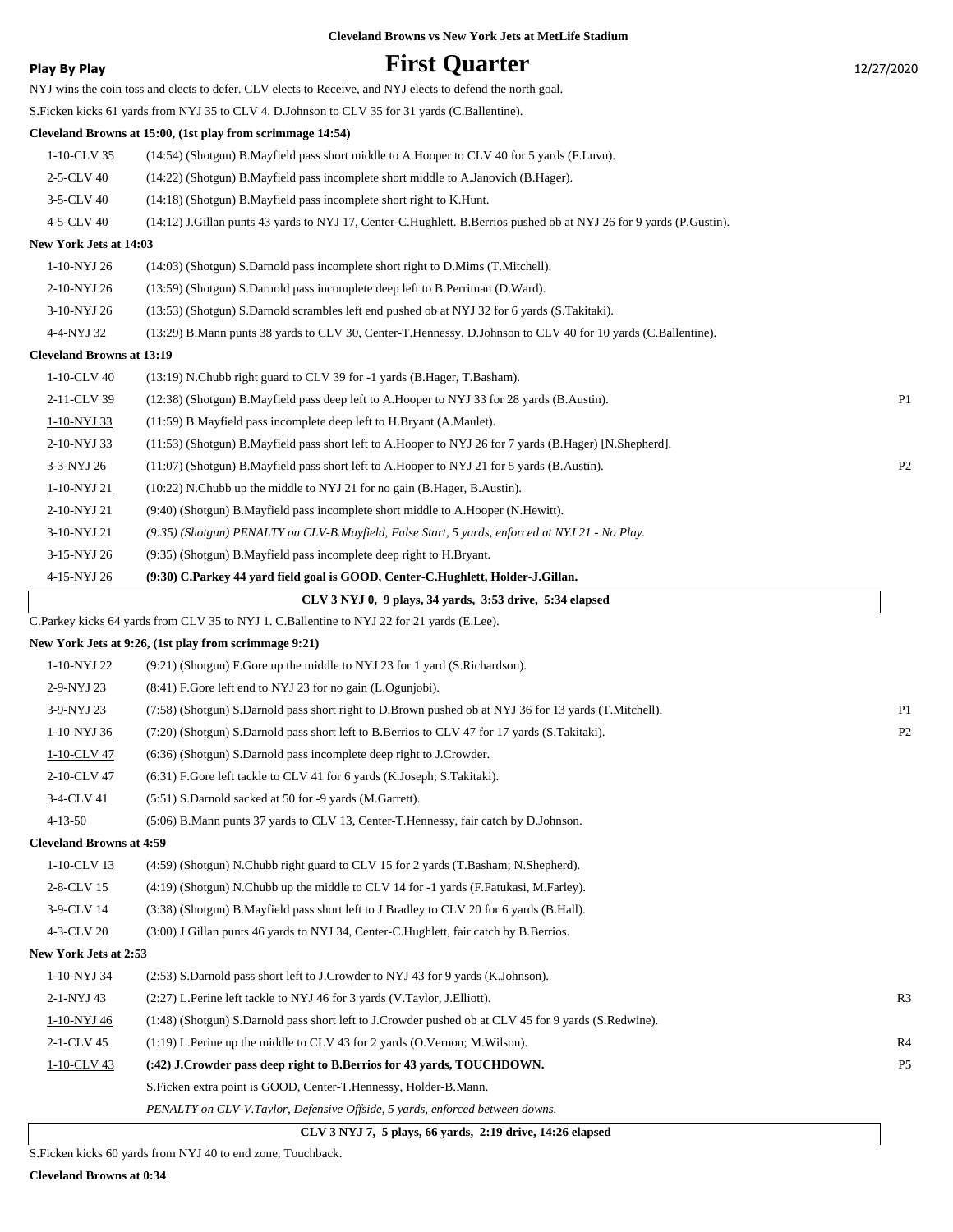| 1-10-CLV 25 | (:34) B. Mayfield pass short right to H. Bryant to CLV 38 for 13 yards (B. Hall, N. Hewitt). |  |
|-------------|----------------------------------------------------------------------------------------------|--|
|-------------|----------------------------------------------------------------------------------------------|--|

| <b>END OF OUARTER</b>   |              | Time         |  | <b>First Downs</b> | <b>Efficiencies</b> |               |  |
|-------------------------|--------------|--------------|--|--------------------|---------------------|---------------|--|
|                         | <b>Score</b> | Poss         |  | $R$ $P$ $X$ $T$    | 3 Down              | 4 Down        |  |
| <b>Cleveland Browns</b> | 3            | 7:30 0 3 0 3 |  |                    | 1/4                 | 0/0           |  |
| New York Jets           |              | 7:30 2 3 0 5 |  |                    | 1/3                 | $\frac{0}{0}$ |  |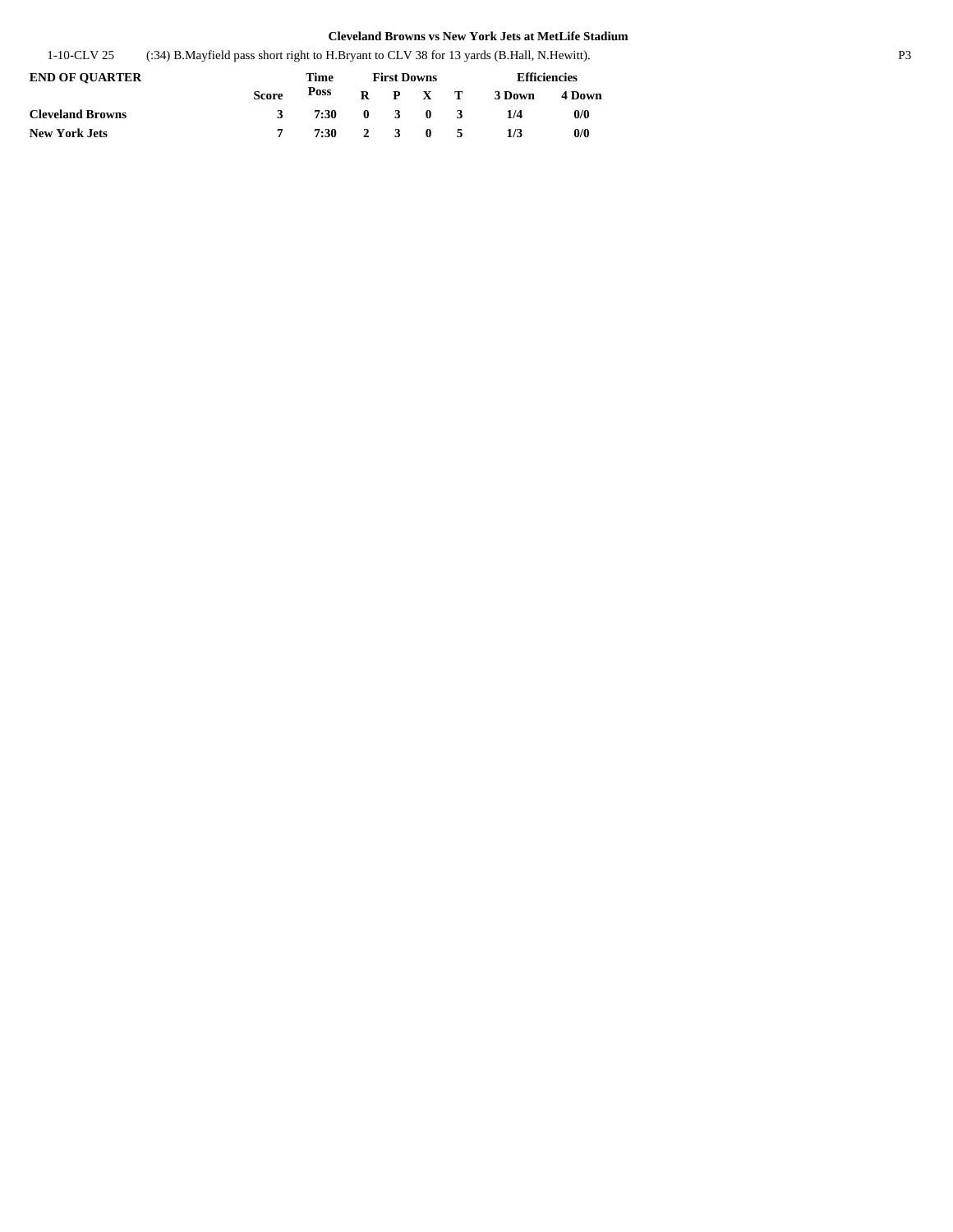## **Play By Play Play Play By Play Second Quarter** 12/27/2020

| Cleveland Browns continued.     |                                                                                                                                                                                                                       |                 |
|---------------------------------|-----------------------------------------------------------------------------------------------------------------------------------------------------------------------------------------------------------------------|-----------------|
| 1-10-CLV 38                     | (15:00) B.Mayfield sacked at CLV 30 for -8 yards (F.Luvu). FUMBLES (F.Luvu) [T.Basham], RECOVERED by NYJ-F.Fatukasi at CLV 32.<br>F.Fatukasi to CLV 30 for 2 yards (N.Harris).                                        |                 |
| New York Jets at 14:54          |                                                                                                                                                                                                                       |                 |
| 1-10-CLV 30                     | (14:54) J.Crowder right end to CLV 16 for 14 yards (A.Sendejo).                                                                                                                                                       | R6              |
| 1-10-CLV 16                     | (14:17) (Shotgun) F.Gore up the middle to CLV 11 for 5 yards (S.Richardson; L.Ogunjobi).                                                                                                                              |                 |
| 2-5-CLV 11                      | (13:42) S.Darnold pass incomplete short left to B.Perriman [O.Vernon].                                                                                                                                                |                 |
| 3-5-CLV 11                      | (13:37) (Shotgun) S.Darnold pass short right to C.Herndon for 11 yards, TOUCHDOWN.                                                                                                                                    | P7              |
|                                 | S. Ficken extra point is Blocked (S. Richardson), Center-T. Hennessy, Holder-B. Mann.                                                                                                                                 |                 |
|                                 | CLV 3 NYJ 13, 4 plays, 30 yards, 1:21 drive, 1:27 elapsed                                                                                                                                                             |                 |
|                                 | S. Ficken kicks 65 yards from NYJ 35 to CLV 0. D. Johnson to CLV 27 for 27 yards (C. Ballentine).                                                                                                                     |                 |
|                                 | Cleveland Browns at 13:33, (1st play from scrimmage 13:25)                                                                                                                                                            |                 |
| 1-10-CLV 27                     | (13:25) N.Chubb right tackle to CLV 27 for no gain (N.Shepherd).                                                                                                                                                      |                 |
| 2-10-CLV 27                     | (12:49) B. Mayfield pass short left to H. Bryant to CLV 41 for 14 yards (A. Maulet, M. Farley).                                                                                                                       | P <sub>4</sub>  |
| 1-10-CLV 41                     | (12:13) N.Chubb left tackle to CLV 42 for 1 yard (F.Luvu).                                                                                                                                                            |                 |
| 2-9-CLV 42                      | (11:35) (Shotgun) B.Mayfield pass short left to N.Chubb to 50 for 8 yards (M.Maye, M.Farley).                                                                                                                         |                 |
| $3 - 1 - 50$                    | (10:47) M.Dunn reported in as eligible. N.Chubb up the middle to NYJ 46 for 4 yards (B.Hall; A.Maulet).                                                                                                               | R <sub>5</sub>  |
| 1-10-NYJ 46                     | $(10:11)$ B. Mayfield pass incomplete deep right to N. Chubb.                                                                                                                                                         |                 |
|                                 | PENALTY on NYJ-F.Fatukasi, Roughing the Passer, 15 yards, enforced at NYJ 46 - No Play.                                                                                                                               | X <sub>6</sub>  |
| 1-10-NYJ 31                     | (10:04) K.Hunt left guard to NYJ 33 for -2 yards (F.Fatukasi; B.Austin).                                                                                                                                              |                 |
| 2-12-NYJ 33                     | (9.18) (Shotgun) B.Mayfield sacked at NYJ 42 for -9 yards (J.Franklin-Myers).                                                                                                                                         |                 |
| 3-21-NYJ 42                     | (8:36) (Shotgun) B.Mayfield pass incomplete short left to A.Hooper.                                                                                                                                                   |                 |
| 4-21-NYJ 42                     | (8.32) J. Gillan punts 32 yards to NYJ 10, Center-C. Hughlett, fair catch by B. Berrios.                                                                                                                              |                 |
| New York Jets at 8:26           |                                                                                                                                                                                                                       |                 |
| 1-10-NYJ 10                     | (8.26) S.Darnold scrambles up the middle to NYJ 21 for 11 yards (M.Smith).                                                                                                                                            | R8              |
| 1-10-NYJ 21                     | (7:39) (Shotgun) S.Darnold pass incomplete short middle to B.Perriman (M.Garrett).                                                                                                                                    |                 |
| 2-10-NYJ 21                     | Cleveland challenged the incomplete pass ruling, and the play was Upheld. The ruling on the field stands. (Timeout #1.)<br>(7:35) (Shotgun) S.Darnold pass short right to J.Crowder to NYJ 26 for 5 yards (M.Wilson). |                 |
| 3-5-NYJ 26                      | (7:12) (No Huddle, Shotgun) S.Darnold pass short left to J.Crowder to NYJ 38 for 12 yards (T.Mitchell).                                                                                                               | P <sub>9</sub>  |
| 1-10-NYJ 38                     | (6:32) F.Gore left guard to NYJ 45 for 7 yards (P.Gustin).                                                                                                                                                            |                 |
| 2-3-NYJ 45                      | (5:58) F.Gore up the middle to NYJ 47 for 2 yards (M.Smith; P.Gustin).                                                                                                                                                |                 |
| 3-1-NYJ 47                      | $(5:17)$ S.Darnold pass incomplete short right.                                                                                                                                                                       |                 |
| 4-1-NYJ 47                      | (5:12) B.Mann punts 44 yards to CLV 9, Center-T.Hennessy, fair catch by D.Johnson.                                                                                                                                    |                 |
| <b>Cleveland Browns at 5:05</b> |                                                                                                                                                                                                                       |                 |
| $1-10$ -CLV 9                   | (5:05) (Shotgun) B. Mayfield pass short middle to D. Njoku to CLV 16 for 7 yards (N. Hewitt; B. Hager).                                                                                                               |                 |
| 2-3-CLV 16                      | (4:31) (Shotgun) B.Mayfield pass short right to D.Njoku to CLV 20 for 4 yards (B.Hall, B.Hager).                                                                                                                      | P7              |
| 1-10-CLV 20                     | (3:58) N.Chubb right tackle to CLV 21 for 1 yard (M.Maye; T.Basham).                                                                                                                                                  |                 |
| 2-9-CLV 21                      | (3:17) (Shotgun) B.Mayfield sacked at CLV 11 for -10 yards (N.Shepherd).                                                                                                                                              |                 |
| 3-19-CLV 11                     | (2:31) (Shotgun) B.Mayfield pass incomplete short middle to K.Hunt.                                                                                                                                                   |                 |
| 4-19-CLV 11                     | (2:27) J.Gillan punts 39 yards to 50, Center-C.Hughlett, fair catch by B.Berrios.                                                                                                                                     |                 |
| New York Jets at 2:20           |                                                                                                                                                                                                                       |                 |
| $1 - 10 - 50$                   | (2:20) (Shotgun) T.Johnson left guard to CLV 44 for 6 yards (S.Richardson).                                                                                                                                           |                 |
| Two-Minute Warning              |                                                                                                                                                                                                                       |                 |
| 2-4-CLV 44                      | (2:00) (Shotgun) S.Darnold right tackle to CLV 39 for 5 yards (M.Smith; S.Richardson).                                                                                                                                | R <sub>10</sub> |
| 1-10-CLV 39                     | (1:34) (No Huddle, Shotgun) S.Darnold sacked at CLV 46 for -7 yards (O.Vernon).                                                                                                                                       |                 |
| 2-17-CLV 46                     | (:58) PENALTY on NYJ-M.Becton, False Start, 5 yards, enforced at CLV 46 - No Play.                                                                                                                                    |                 |
| 2-22-NYJ 49                     | (:58) (Shotgun) S.Darnold pass incomplete short right.                                                                                                                                                                |                 |
| 3-22-NYJ 49                     | (:54) (Shotgun) T.Johnson up the middle to CLV 44 for 7 yards (S.Richardson; M.Garrett).                                                                                                                              |                 |
|                                 | Timeout #2 by CLV at 00:50.                                                                                                                                                                                           |                 |
| 4-15-CLV 44                     | (:50) B. Mann punts 14 yards to CLV 30, Center-T. Hennessy, out of bounds.                                                                                                                                            |                 |
|                                 |                                                                                                                                                                                                                       |                 |

### **Cleveland Browns at 0:44**

1-10-CLV 30 (:44) (Shotgun) B.Mayfield pass deep right to K.Hunt to CLV 38 for 8 yards (N.Hewitt).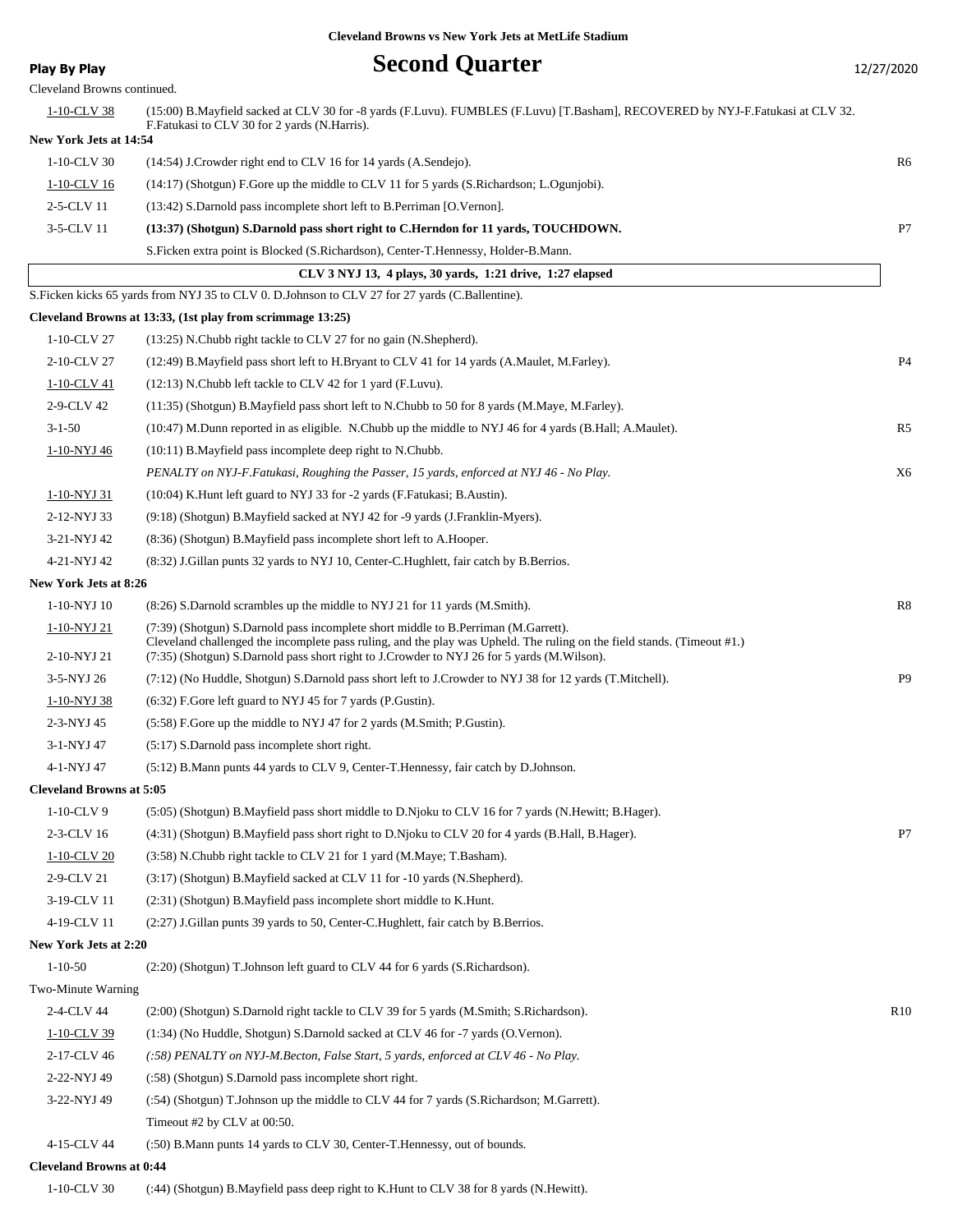Timeout #3 by CLV at 00:38.

| 2-2-CLV 38  | (:38) (Shotgun) B. Mayfield pass incomplete deep right to M. Hall.                                                                                                               |                |
|-------------|----------------------------------------------------------------------------------------------------------------------------------------------------------------------------------|----------------|
| 3-2-CLV 38  | (:33) B.Mayfield pass short middle to A.Hooper to CLV 47 for 9 yards (M.Farley; F.Luvu).                                                                                         | P <sub>8</sub> |
| 1-10-CLV 47 | (:23) B. Mayfield spiked the ball to stop the clock.                                                                                                                             |                |
| 2-10-CLV 47 | (:22) (Shotgun) B.Mayfield pass short left to H.Bryant to NYJ 43 for 10 yards (A.Maulet).                                                                                        | P <sub>9</sub> |
| 1-10-NYJ 43 | (:09) B. Mayfield spiked the ball to stop the clock.                                                                                                                             |                |
| 2-10-NYJ 43 | (:08) (Shotgun) B.Mayfield pass incomplete short left to A.Hooper [T.Basham].                                                                                                    |                |
| 3-10-NYJ 43 | (:04) J.Gillan 61 yard field goal is No Good, Center-C.Hughlett, Holder-C.Keenum. B.Berrios at NYJ -4 to NYJ 21 for 25 yards (J.Bitonio). Field<br>goal was short and wide right |                |

| <b>END OF OUARTER</b>   |              | Time         |         | <b>First Downs</b> |         | <b>Efficiencies</b> |               |  |  |
|-------------------------|--------------|--------------|---------|--------------------|---------|---------------------|---------------|--|--|
|                         | <b>Score</b> | Poss         |         |                    | R P X T | 3 Down              | <b>4 Down</b> |  |  |
| <b>Cleveland Browns</b> | $\mathbf{R}$ | 8:42 1 4 1 6 |         |                    |         | 2/4                 | 0/0           |  |  |
| <b>New York Jets</b>    | 13           | 6:18         | 3 2 0 5 |                    |         | 2/4                 | 0/0           |  |  |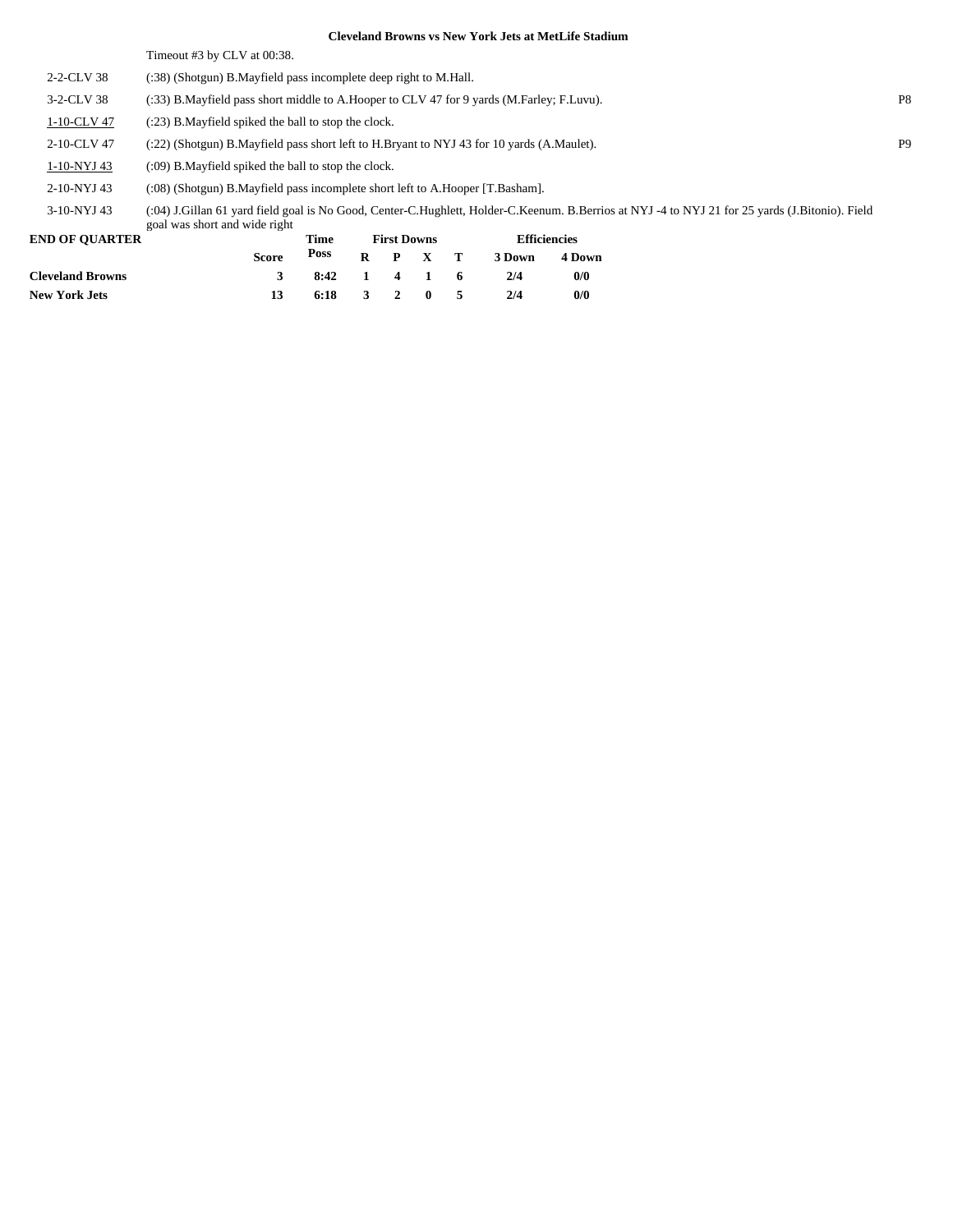### **Play By Play Play Play Play By Play Third Quarter** 12/27/2020

NYJ elects to Receive, and CLV elects to defend the North goal. C.Parkey kicks 65 yards from CLV 35 to end zone, Touchback. **New York Jets at 15:00** 1-10-NYJ 25 (15:00) F.Gore up the middle to NYJ 28 for 3 yards (M.Wilson; O.Vernon). 2-7-NYJ 28 (14:24) S.Darnold pass short left to C.Herndon to NYJ 35 for 7 yards (S.Takitaki; M.Smith). P11 1-10-NYJ 35 (13:44) F.Gore right end to NYJ 40 for 5 yards (S.Richardson). 2-5-NYJ 40 (13:05) (Shotgun) S.Darnold scrambles right end pushed ob at NYJ 41 for 1 yard (O.Vernon). 3-4-NYJ 41 (12:31) (Shotgun) S.Darnold pass short middle to J.Crowder pushed ob at CLV 34 for 25 yards (D.Ward). P12 1-10-CLV 34 (11:51) B.Perriman left end ran ob at CLV 28 for 6 yards (D.Ward). 2-4-CLV 28 (11:17) F.Gore left guard to CLV 30 for -2 yards (S.Richardson; K.Joseph).

| 1-10-CLV 34                     | (11:51) B. Perriman left end ran ob at CLV 28 for 6 yards (D. Ward).                                                     |     |
|---------------------------------|--------------------------------------------------------------------------------------------------------------------------|-----|
| 2-4-CLV 28                      | (11:17) F.Gore left guard to CLV 30 for -2 yards (S.Richardson; K.Joseph).                                               |     |
| 3-6-CLV 30                      | (10:32) (Shotgun) S.Darnold pass deep right to J.Crowder for 30 yards, TOUCHDOWN.                                        | P13 |
|                                 | S. Ficken extra point is GOOD, Center-T. Hennessy, Holder-B. Mann.                                                       |     |
|                                 | CLV 3 NYJ 20, 8 plays, 75 yards, 4:34 drive, 4:34 elapsed                                                                |     |
|                                 | S.Ficken kicks 64 yards from NYJ 35 to CLV 1. D.Johnson to CLV 22 for 21 yards (J.Adams; B.Sheldon).                     |     |
|                                 | Cleveland Browns at 10:26, (1st play from scrimmage 10:21)                                                               |     |
| 1-10-CLV 22                     | (10:21) N.Chubb left guard to CLV 23 for 1 yard (T.Basham, N.Shepherd).                                                  |     |
|                                 | PENALTY on CLV-N.Harris, Clipping, 11 yards, enforced at CLV 22 - No Play.                                               |     |
| 1-21-CLV 11                     | (9.58) B.Mayfield pass short middle to N.Chubb to CLV 15 for 4 yards (A.Maulet).                                         |     |
| 2-17-CLV 15                     | (9:19) (Shotgun) B. Mayfield pass short right to M. Hall ran ob at CLV 27 for 12 yards.                                  |     |
| 3-5-CLV 27                      | (8:43) (Shotgun) B.Mayfield pass incomplete short left to A.Hooper.                                                      |     |
| 4-5-CLV 27                      | (8:39) (Punt formation) PENALTY on CLV-E.Lee, False Start, 5 yards, enforced at CLV 27 - No Play.                        |     |
| 4-10-CLV 22                     | (8:39) J. Gillan punts 53 yards to NYJ 25, Center-C. Hughlett. B. Berrios to NYJ 37 for 12 yards (T. Thomas).            |     |
| <b>New York Jets at 8:28</b>    |                                                                                                                          |     |
| 1-10-NYJ 37                     | (8:28) S.Darnold pass short left to L.Perine to CLV 49 for 14 yards (S.Redwine, J.Elliott).                              | P14 |
| 1-10-CLV 49                     | (7:41) (Shotgun) S.Darnold pass incomplete deep left to B.Perriman.                                                      |     |
| 2-10-CLV 49                     | (7:35) (Shotgun) L. Perine up the middle to 50 for -1 yards (M. Smith; S. Takitaki).                                     |     |
| $3 - 11 - 50$                   | (6:49) (Shotgun) S.Darnold pass incomplete short left.                                                                   |     |
| $4 - 11 - 50$                   | (6:44) B.Mann punts 40 yards to CLV 10, Center-T.Hennessy, fair catch by D.Johnson.                                      |     |
|                                 | PENALTY on CLV-J.Moffatt, Roughing the Kicker, 15 yards, enforced at 50 - No Play.                                       | X15 |
| 1-10-CLV 35                     | (6:37) (Shotgun) S.Darnold pass incomplete deep left to L.Perine.                                                        |     |
| 2-10-CLV 35                     | (6:32) F.Gore right guard to CLV 32 for 3 yards (S.Richardson; M.Smith).                                                 |     |
| 3-7-CLV 32                      | (5:53) (No Huddle, Shotgun) S.Darnold pass incomplete short middle to J.Crowder (A.Sendejo).                             |     |
| 4-7-CLV 32                      | (5:47) S.Ficken 50 yard field goal is BLOCKED (S.Richardson), Center-T.Hennessy, Holder-B.Mann, declared dead at CLV 40. |     |
| <b>Cleveland Browns at 5:41</b> |                                                                                                                          |     |
| 1-10-CLV 40                     | (5:41) (Shotgun) B.Mayfield pass short left to J.Bradley to CLV 47 for 7 yards (B.Austin).                               |     |
| 2-3-CLV 47                      | (5:22) (No Huddle, Shotgun) B.Mayfield pass short middle to N.Chubb to NYJ 38 for 15 yards (J.Zuniga).                   | P10 |
| 1-10-NYJ 38                     | (4:55) (No Huddle, Shotgun) B. Mayfield pass incomplete deep left to H. Bryant (A. Maulet).                              |     |
| 2-10-NYJ 38                     | (4:50) (Shotgun) B.Mayfield pass deep right to J.Bradley pushed ob at NYJ 16 for 22 yards (B.Hall).                      | P11 |
| 1-10-NYJ 16                     | (4:29) (No Huddle, Shotgun) B. Mayfield pass incomplete short right to A. Hooper.                                        |     |
| 2-10-NYJ 16                     | (4:23) (Shotgun) B.Mayfield pass short left to K.Hunt to NYJ 7 for 9 yards (B.Austin).                                   |     |
| 3-1-NYJ 7                       | (3:45) B. Mayfield right guard to NYJ 3 for 4 yards (H. Anderson).                                                       | R12 |
| 1-3-NYJ 3                       | (3:07) (Shotgun) B.Mayfield pass incomplete short left to A.Hooper (M.Farley).                                           |     |

2-3-NYJ 3 (3:03) (No Huddle, Shotgun) B.Mayfield pass incomplete short left to M.Hall (B.Austin).

*PENALTY on NYJ, Defensive Too Many Men on Field, 2 yards, enforced at NYJ 3 - No Play. Penalty on NYJ-F.Luvu, Defensive Offside, declined.*

### 2-1-NYJ 1 **(2:59) N.Chubb up the middle for 1 yard, TOUCHDOWN.** R13 C.Parkey extra point is GOOD, Center-C.Hughlett, Holder-J.Gillan.

 **CLV 10 NYJ 20, 9 plays, 60 yards, 1 penalty, 2:45 drive, 12:04 elapsed**

C.Parkey kicks 65 yards from CLV 35 to end zone, Touchback.

#### **New York Jets at 2:56**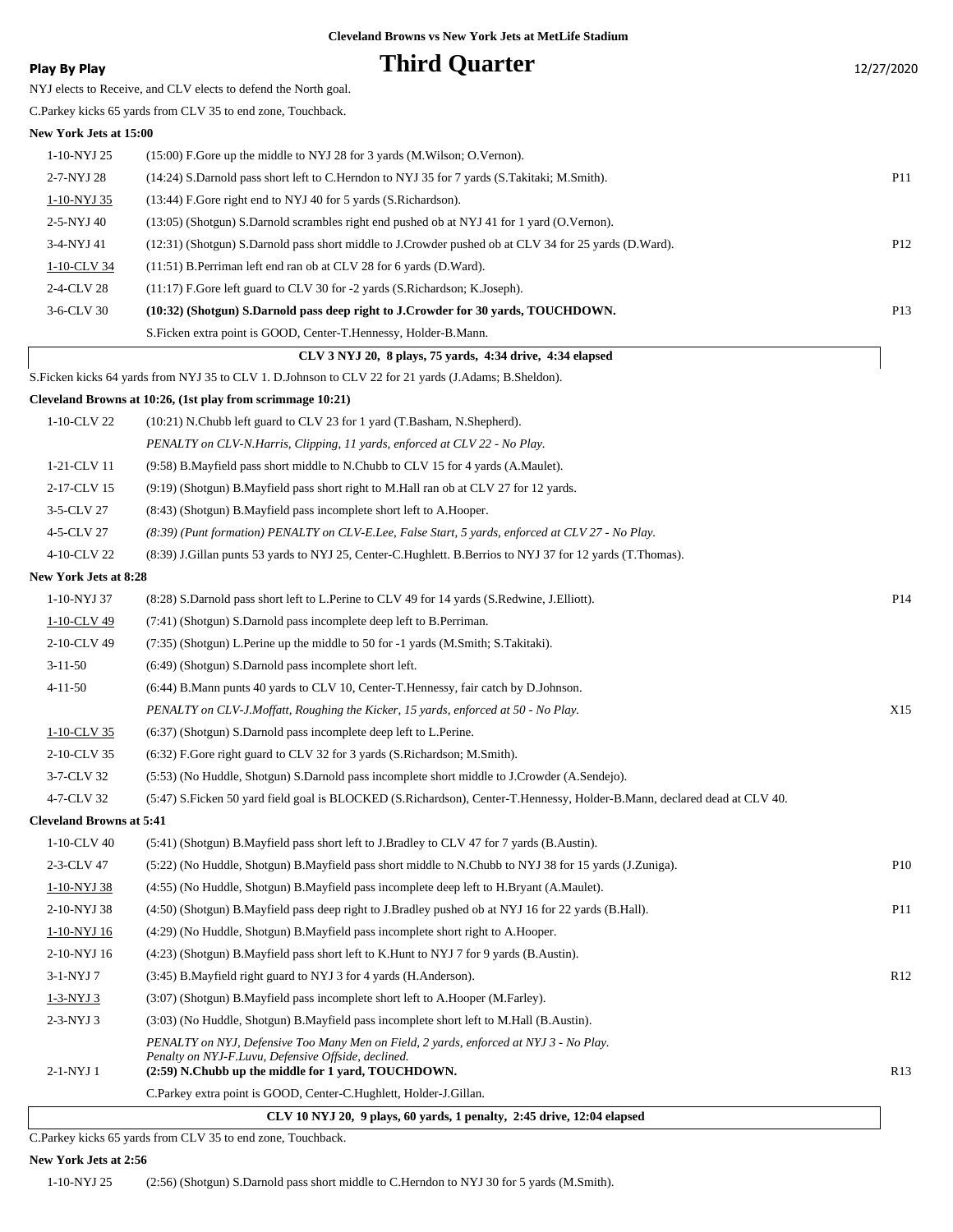| <b>Cleveland Browns</b>         | 10                                                                                                 | 6:04                                                                                                                                 | 3        | 4                  | $\bf{0}$     | 7 | 1/2    | 0/0                 |  |                 |  |  |  |
|---------------------------------|----------------------------------------------------------------------------------------------------|--------------------------------------------------------------------------------------------------------------------------------------|----------|--------------------|--------------|---|--------|---------------------|--|-----------------|--|--|--|
|                                 | <b>Score</b>                                                                                       | Poss                                                                                                                                 | $\bf{R}$ | $\mathbf{P}$       | $\mathbf{x}$ | Т | 3 Down | 4 Down              |  |                 |  |  |  |
| <b>END OF OUARTER</b>           |                                                                                                    | Time                                                                                                                                 |          | <b>First Downs</b> |              |   |        | <b>Efficiencies</b> |  |                 |  |  |  |
| 2-10-CLV 41                     | (:11) (Shotgun) B.Mayfield pass short right to J.Bradley to NYJ 42 for 17 yards (M.Maye).          |                                                                                                                                      |          |                    |              |   |        |                     |  | P <sub>16</sub> |  |  |  |
|                                 | Penalty on CLV-K.Lamm, Ineligible Downfield Pass, declined.                                        |                                                                                                                                      |          |                    |              |   |        |                     |  |                 |  |  |  |
| 1-10-CLV 41                     | (:16) (Shotgun) B.Mayfield pass incomplete short right to J.Bradley.                               |                                                                                                                                      |          |                    |              |   |        |                     |  |                 |  |  |  |
|                                 | Penalty on NYJ, Defensive Too Many Men on Field, declined.                                         |                                                                                                                                      |          |                    |              |   |        |                     |  |                 |  |  |  |
| 2-2-CLV 36                      | (:42) (No Huddle) N.Chubb right tackle to CLV 41 for 5 yards (M.Maye; B.Hager).<br>R <sub>15</sub> |                                                                                                                                      |          |                    |              |   |        |                     |  |                 |  |  |  |
| 1-10-CLV 28                     |                                                                                                    | (:52) (No Huddle, Shotgun) B.Mayfield pass short left to J.Bradley ran ob at CLV 36 for 8 yards. Momentum carried him out of bounds. |          |                    |              |   |        |                     |  |                 |  |  |  |
| 1-10-CLV 17                     |                                                                                                    | P <sub>14</sub><br>(1:21) (Shotgun) B.Mayfield pass short left to D.Njoku to CLV 28 for 11 yards (B.Austin; N.Hewitt).               |          |                    |              |   |        |                     |  |                 |  |  |  |
| <b>Cleveland Browns at 1:21</b> |                                                                                                    |                                                                                                                                      |          |                    |              |   |        |                     |  |                 |  |  |  |
| 4-1-NYJ 34                      | (1:29) B.Mann punts 49 yards to CLV 17, Center-T.Hennessy, fair catch by D.Johnson.                |                                                                                                                                      |          |                    |              |   |        |                     |  |                 |  |  |  |
| 3-1-NYJ 34                      | (1:33) (Shotgun) S.Darnold pass incomplete short middle to B.Perriman.                             |                                                                                                                                      |          |                    |              |   |        |                     |  |                 |  |  |  |
| 2-5-NYJ 30                      | (2.17) (Shotgun) F.Gore up the middle to NYJ 34 for 4 yards (S.Takitaki; S.Richardson).            |                                                                                                                                      |          |                    |              |   |        |                     |  |                 |  |  |  |
|                                 |                                                                                                    |                                                                                                                                      |          |                    |              |   |        |                     |  |                 |  |  |  |

**New York Jets 20 8:56 0 4 1 5 2/5 0/0**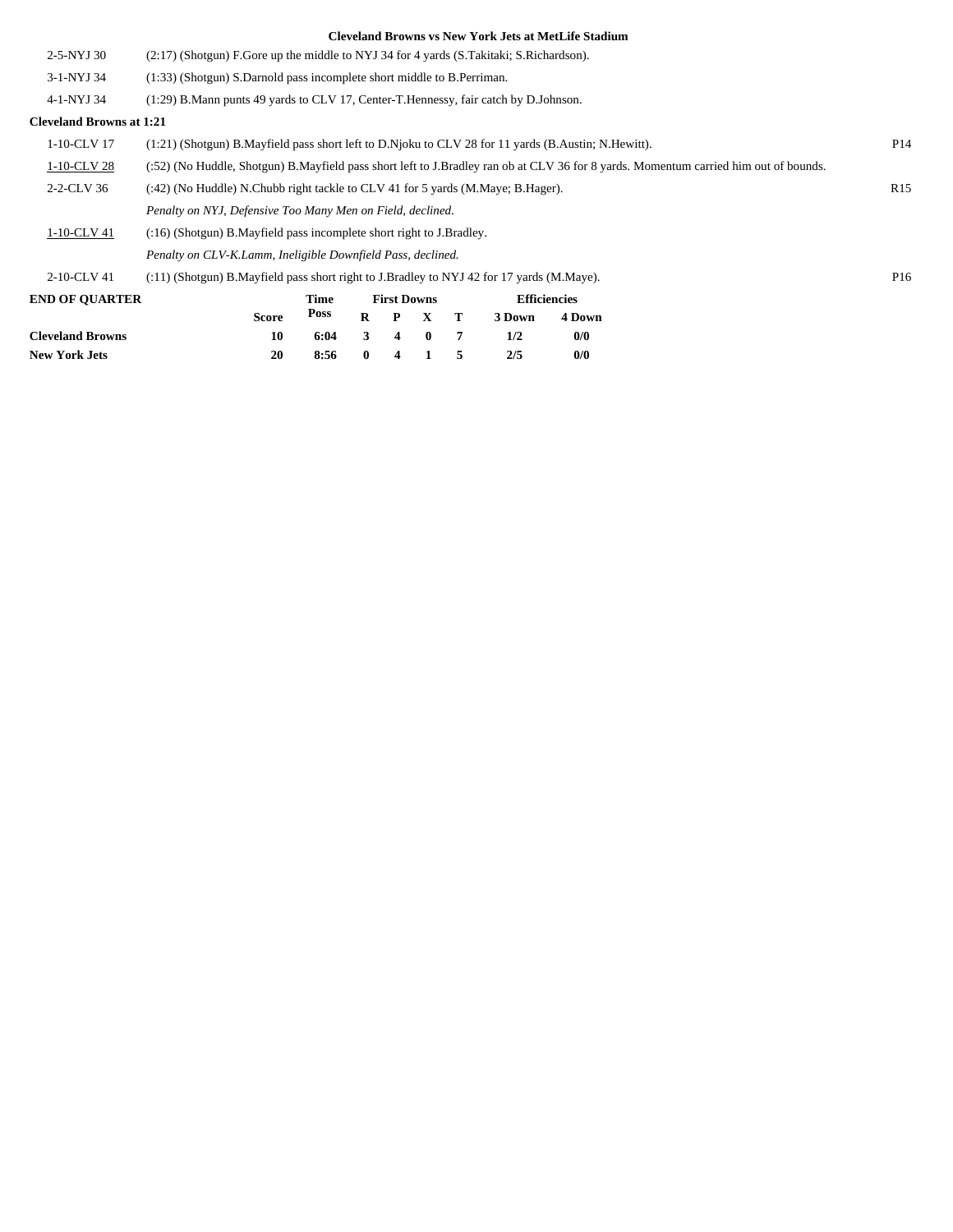| <b>Play By Play</b>             | <b>Fourth Quarter</b>                                                                                                                                               | 12/27/2020      |
|---------------------------------|---------------------------------------------------------------------------------------------------------------------------------------------------------------------|-----------------|
| Cleveland Browns continued.     |                                                                                                                                                                     |                 |
| <u>1-10-NYJ 42</u>              | (15:00) (Shotgun) N.Chubb right tackle to NYJ 26 for 16 yards (F.Fatukasi). NYJ-A.Maulet was injured during the play.                                               | R <sub>17</sub> |
| 1-10-NYJ 26                     | (14:30) (Shotgun) B. Mayfield pass incomplete short right [J. Franklin-Myers].                                                                                      |                 |
| 2-10-NYJ 26                     | (14:23) (Shotgun) B.Mayfield pass incomplete deep right to J.Bradley (B.Hall).                                                                                      |                 |
| 3-10-NYJ 26                     | (14:18) (Shotgun) B. Mayfield pass incomplete short left to M. Hall.                                                                                                |                 |
|                                 | PENALTY on NYJ-B.Austin, Defensive Pass Interference, 11 yards, enforced at NYJ 26 - No Play.                                                                       | X18             |
| 1-10-NYJ 15                     | (14:15) (Shotgun) B. Mayfield pass short middle to N. Chubb to NYJ 12 for 3 yards (B. Hager; J. Franklin-Myers).                                                    |                 |
| 2-7-NYJ 12                      | (13:40) (No Huddle, Shotgun) K. Hunt right guard to NYJ 6 for 6 yards (M. Maye).                                                                                    |                 |
| 3-1-NYJ 6                       | (13:05) (No Huddle) B. Mayfield up the middle to NYJ 4 for 2 yards (J. Franklin-Myers; F. Fatukasi). NYJ-J. Franklin-Myers was injured during the                   | R <sub>19</sub> |
| <u>1-4-NYJ 4</u>                | play.<br>(12:42) K.Hunt left tackle for 4 yards, TOUCHDOWN.                                                                                                         | R20             |
|                                 | C. Parkey extra point is No Good, Hit Left Upright, Center-C. Hughlett, Holder-J. Gillan.                                                                           |                 |
|                                 | CLV 16 NYJ 20, 12 plays, 83 yards, 1 penalty, 3:43 drive, 2:22 elapsed                                                                                              |                 |
|                                 | C.Parkey kicks 66 yards from CLV 35 to NYJ -1. C.Ballentine to NYJ 18 for 19 yards (E.Lee).                                                                         |                 |
|                                 | New York Jets at 12:38, (1st play from scrimmage 12:32)                                                                                                             |                 |
| 1-10-NYJ 18                     | (12:32) (Shotgun) S.Darnold pass short right to J.Crowder pushed ob at NYJ 20 for 2 yards (K.Joseph).                                                               |                 |
| 2-8-NYJ 20                      | (11:54) F.Gore up the middle to NYJ 23 for 3 yards (M.Smith; K.Joseph).                                                                                             |                 |
| 3-5-NYJ 23                      | (11:15) (No Huddle, Shotgun) S.Darnold pass short middle to F.Gore to NYJ 28 for 5 yards (S.Takitaki).                                                              | P <sub>16</sub> |
| 1-10-NYJ 28                     | (10:52) (No Huddle, Shotgun) F.Gore up the middle to NYJ 35 for 7 yards (L.Ogunjobi).                                                                               |                 |
| 2-3-NYJ 35                      | $(10:11)$ L. Perine right guard to NYJ 44 for 9 yards $(M.Smith)$ .                                                                                                 | R17             |
| <u>1-10-NYJ 44</u>              | (9:24) L.Perine right guard to 50 for 6 yards (M.Garrett). CLV-S.Takitaki was injured during the play.                                                              |                 |
| $2 - 4 - 50$                    | (8:53) PENALTY on NYJ-M.Becton, False Start, 5 yards, enforced at 50 - No Play.                                                                                     |                 |
| 2-9-NYJ 45                      | (8:51) F.Gore left tackle to NYJ 49 for 4 yards (M.Wilson; S.Richardson). On this play, Gore becomes the third player in NFL history to surpass                     |                 |
| 3-5-NYJ 49                      | 16,000 career rushing yards.<br>(8:06) (Shotgun) S.Darnold pass short right to B.Berrios to NYJ 49 for no gain (A.Sendejo). NYJ-D.Mims was injured during the play. |                 |
| 4-5-NYJ 49                      | (7:36) B.Mann punts 40 yards to CLV 11, Center-T.Hennessy. D.Johnson to CLV 14 for 3 yards (N.Hewitt).                                                              |                 |
| <b>Cleveland Browns at 7:25</b> |                                                                                                                                                                     |                 |
| 1-10-CLV 14                     | (7:25) (Shotgun) B.Mayfield pass short right to N.Chubb pushed ob at CLV 22 for 8 yards (B.Hager).                                                                  |                 |
| 2-2-CLV 22                      | (7:12) (No Huddle, Shotgun) B.Mayfield pass incomplete short middle to M.Hall [F.Fatukasi].                                                                         |                 |
|                                 | PENALTY on NYJ-F.Fatukasi, Roughing the Passer, 15 yards, enforced at CLV 22 - No Play.                                                                             | X21             |
| 1-10-CLV 37                     | (7:07) (Shotgun) B. Mayfield pass incomplete deep left to J. Bradley.                                                                                               |                 |
| 2-10-CLV 37                     | (7:01) (Shotgun) B. Mayfield pass short right to N. Chubb to CLV 43 for 6 yards (M. Farley; B. Hager).                                                              |                 |
|                                 | PENALTY on CLV-J.Bradley, Illegal Block Above the Waist, 10 yards, enforced at CLV 37 - No Play.                                                                    |                 |
| 2-20-CLV 27                     | (6:38) (Shotgun) B.Mayfield pass incomplete short left to J.Bradley (J.Franklin-Myers).                                                                             |                 |
| 3-20-CLV 27                     | (6:32) (Shotgun) B.Mayfield pass incomplete short middle to A.Hooper (N.Hewitt).                                                                                    |                 |
| 4-20-CLV 27                     | (6:24) J.Gillan punts 38 yards to NYJ 35, Center-C.Hughlett. B.Berrios pushed ob at NYJ 35 for no gain (T.Thomas).                                                  |                 |
| New York Jets at 6:16           |                                                                                                                                                                     |                 |
| 1-10-NYJ 35                     | $(6:16)$ L. Perine left end to NYJ 36 for 1 yard (K. Joseph).                                                                                                       |                 |
| 2-9-NYJ 36                      | (5:38) (Shotgun) S.Darnold pass incomplete short left to B.Perriman.                                                                                                |                 |
| 3-9-NYJ 36                      | (5:35) (Shotgun) S.Darnold pass short middle to C.Herndon to NYJ 47 for 11 yards (A.Sendejo, M.Wilson).                                                             | P18             |
|                                 | Penalty on CLV-D. Ward, Illegal Contact, declined.                                                                                                                  |                 |
| 1-10-NYJ 47                     | (5:05) L.Perine up the middle to CLV 49 for 4 yards (P.Gustin).                                                                                                     |                 |
| 2-6-CLV 49                      | (4:23) S.Darnold pass incomplete short right.                                                                                                                       |                 |
| 3-6-CLV 49                      | (4:18) (Shotgun) S.Darnold pass incomplete deep right to D.Mims (D.Ward) [A.Clayborn].                                                                              |                 |
| 4-6-CLV 49                      | (4:12) B. Mann punts 38 yards to CLV 11, Center-T. Hennessy, fair catch by D. Johnson.                                                                              |                 |
| <b>Cleveland Browns at 4:05</b> |                                                                                                                                                                     |                 |
| 1-10-CLV 11                     | (4:05) (Shotgun) B.Mayfield pass incomplete short left to J.Bradley (B.Austin).                                                                                     |                 |
| 2-10-CLV 11                     | (4:01) (Shotgun) B.Mayfield pass short left to D.Njoku to CLV 15 for 4 yards (M.Maye).                                                                              |                 |
| 3-6-CLV 15                      | (3:24) (Shotgun) B.Mayfield sacked at CLV 7 for -8 yards (T.Basham). FUMBLES (T.Basham) [T.Basham], touched at CLV 9, RECOVERED by                                  |                 |
| New York Jets at 3:14           | NYJ-J.Franklin-Myers at CLV 17.                                                                                                                                     |                 |
| 1-10-CLV 17                     | (3:14) (Shotgun) L.Perine up the middle to CLV 15 for 2 yards (M.Garrett; L.Ogunjobi).                                                                              |                 |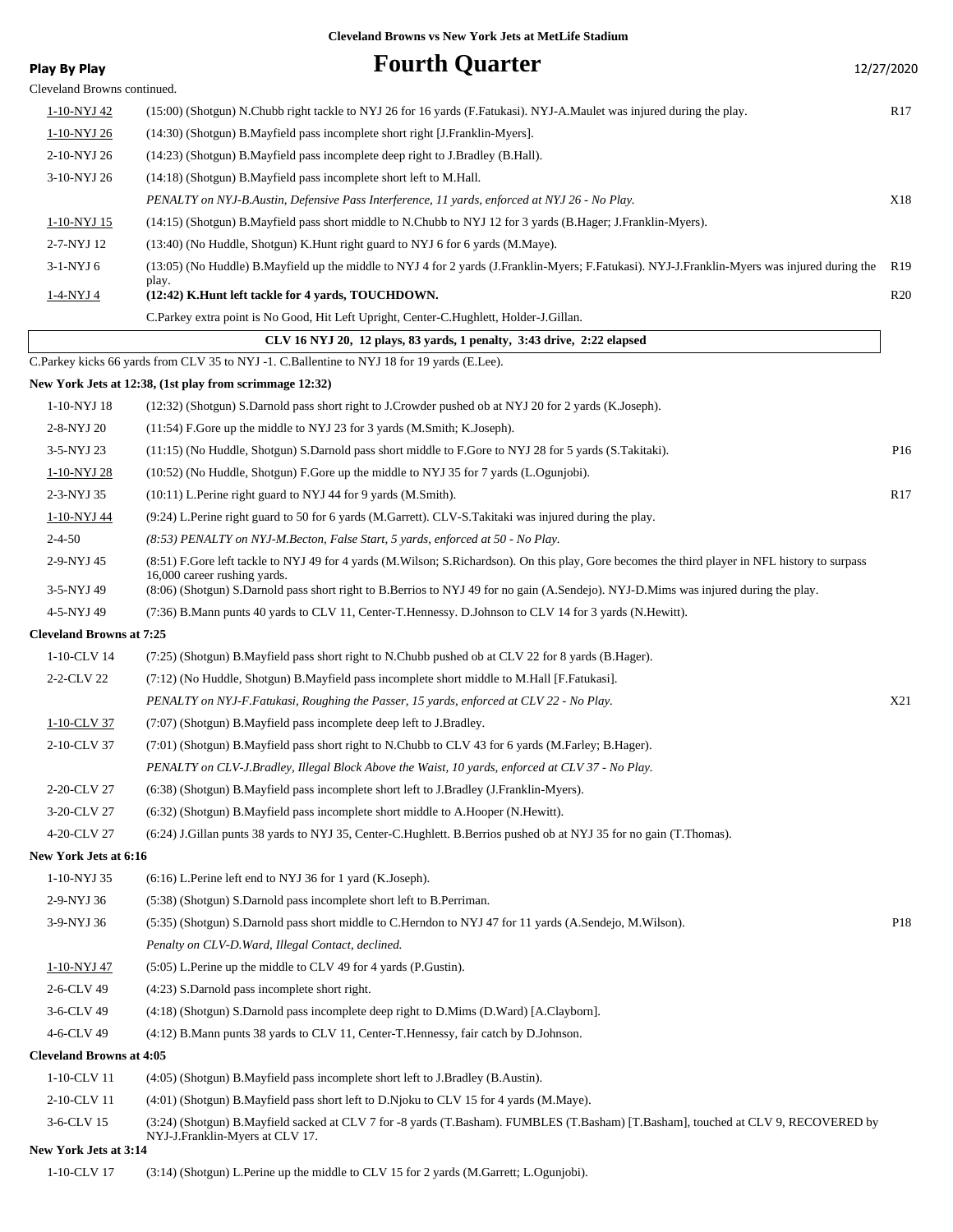|                                 |                                                                                                                                                                                                                                   |                                                                                                        |                    |                    |                  |   |        | <b>Cleveland Browns vs New York Jets at MetLife Stadium</b> |  |                 |                 |  |
|---------------------------------|-----------------------------------------------------------------------------------------------------------------------------------------------------------------------------------------------------------------------------------|--------------------------------------------------------------------------------------------------------|--------------------|--------------------|------------------|---|--------|-------------------------------------------------------------|--|-----------------|-----------------|--|
|                                 | Timeout #1 by CLV at 03:10.                                                                                                                                                                                                       |                                                                                                        |                    |                    |                  |   |        |                                                             |  |                 |                 |  |
| 2-8-CLV 15                      | (3:10) L.Perine right tackle to CLV 11 for 4 yards (O.Vernon).                                                                                                                                                                    |                                                                                                        |                    |                    |                  |   |        |                                                             |  |                 |                 |  |
|                                 | Timeout #2 by CLV at 03:03.                                                                                                                                                                                                       |                                                                                                        |                    |                    |                  |   |        |                                                             |  |                 |                 |  |
|                                 | Timeout #1 by NYJ at 03:03.                                                                                                                                                                                                       |                                                                                                        |                    |                    |                  |   |        |                                                             |  |                 |                 |  |
| 3-4-CLV 11                      | (3:03) (Shotgun) S.Darnold pass incomplete short right [M.Garrett].                                                                                                                                                               |                                                                                                        |                    |                    |                  |   |        |                                                             |  |                 |                 |  |
| 4-4-CLV 11                      | (2:56) (Field Goal formation) PENALTY on NYJ, Delay of Game, 5 yards, enforced at CLV 11 - No Play.                                                                                                                               |                                                                                                        |                    |                    |                  |   |        |                                                             |  |                 |                 |  |
| 4-9-CLV 16                      | (2:56) S.Ficken 34 vard field goal is GOOD, Center-T.Hennessy, Holder-B.Mann.                                                                                                                                                     |                                                                                                        |                    |                    |                  |   |        |                                                             |  |                 |                 |  |
|                                 |                                                                                                                                                                                                                                   |                                                                                                        |                    |                    |                  |   |        | CLV 16 NYJ 23, 4 plays, 1 vards, 0:22 drive, 12:08 elapsed  |  |                 |                 |  |
|                                 | S. Ficken kicks 54 yards from NYJ 35 to CLV 11, out of bounds.                                                                                                                                                                    |                                                                                                        |                    |                    |                  |   |        |                                                             |  |                 |                 |  |
| <b>Cleveland Browns at 2:52</b> |                                                                                                                                                                                                                                   |                                                                                                        |                    |                    |                  |   |        |                                                             |  |                 |                 |  |
| 1-10-CLV 40                     | (2.52) (Shotgun) B. Mayfield pass short left to K. Hunt to NYJ 36 for 24 yards (M. Maye; B. Hager).                                                                                                                               |                                                                                                        |                    |                    |                  |   |        |                                                             |  |                 | P <sub>22</sub> |  |
| 1-10-NYJ 36                     |                                                                                                                                                                                                                                   | (2:24) (No Huddle, Shotgun) B. Mayfield pass short left to A. Hooper to NYJ 28 for 8 yards (B. Hager). |                    |                    |                  |   |        |                                                             |  |                 |                 |  |
| 2-2-NYJ 28                      | (2:05) (No Huddle, Shotgun) B.Mayfield pass incomplete deep left to A.Hooper (A.Maulet).                                                                                                                                          |                                                                                                        |                    |                    |                  |   |        |                                                             |  |                 |                 |  |
| Two-Minute Warning              |                                                                                                                                                                                                                                   |                                                                                                        |                    |                    |                  |   |        |                                                             |  |                 |                 |  |
| 3-2-NYJ 28                      | (1:58) K. Hunt left tackle to NYJ 25 for 3 yards (M. Farley).                                                                                                                                                                     |                                                                                                        |                    |                    |                  |   |        |                                                             |  | R <sub>23</sub> |                 |  |
| 1-10-NYJ 25                     | (1:38) (No Huddle, Shotgun) B. Mayfield pass incomplete short right to H. Bryant.                                                                                                                                                 |                                                                                                        |                    |                    |                  |   |        |                                                             |  |                 |                 |  |
| 2-10-NYJ 25                     | (1:35) (Shotgun) B.Mayfield pass incomplete deep left to J.Bradley (M.Farley).                                                                                                                                                    |                                                                                                        |                    |                    |                  |   |        |                                                             |  |                 |                 |  |
| 3-10-NYJ 25                     | (1:31) (Shotgun) B.Mayfield pass short left to A.Hooper pushed ob at NYJ 16 for 9 yards (A.Maulet).                                                                                                                               |                                                                                                        |                    |                    |                  |   |        |                                                             |  |                 |                 |  |
| 4-1-NYJ 16                      | (1:25) B.Mayfield left guard to NYJ 16 for no gain (T.Basham). FUMBLES (T.Basham), recovered by CLV-K.Hunt at NYJ 16.<br>The Replay Official reviewed the fumble ruling, and the play was Upheld. The ruling on the field stands. |                                                                                                        |                    |                    |                  |   |        |                                                             |  |                 |                 |  |
| New York Jets at 1:18           |                                                                                                                                                                                                                                   |                                                                                                        |                    |                    |                  |   |        |                                                             |  |                 |                 |  |
| 1-10-NYJ 16                     | (1:18) S.Darnold kneels to NYJ 15 for -1 yards.                                                                                                                                                                                   |                                                                                                        |                    |                    |                  |   |        |                                                             |  |                 |                 |  |
|                                 | Timeout #3 by CLV at 01:16.                                                                                                                                                                                                       |                                                                                                        |                    |                    |                  |   |        |                                                             |  |                 |                 |  |
| 2-11-NYJ 15                     | $(1:16)$ S.Darnold kneels to NYJ 14 for -1 yards.                                                                                                                                                                                 |                                                                                                        |                    |                    |                  |   |        |                                                             |  |                 |                 |  |
| 3-12-NYJ 14                     | (:38) S.Darnold kneels to NYJ 13 for -1 yards.                                                                                                                                                                                    |                                                                                                        |                    |                    |                  |   |        |                                                             |  |                 |                 |  |
| <b>END OF QUARTER</b>           |                                                                                                                                                                                                                                   | Time                                                                                                   |                    | <b>First Downs</b> |                  |   |        | <b>Efficiencies</b>                                         |  |                 |                 |  |
|                                 | <b>Score</b>                                                                                                                                                                                                                      | Poss                                                                                                   | R                  | P                  | $\mathbf{X}$     | т | 3 Down | 4 Down                                                      |  |                 |                 |  |
| <b>Cleveland Browns</b>         | 16                                                                                                                                                                                                                                | 5:56                                                                                                   | $\overline{\bf 4}$ | 1                  | $\boldsymbol{2}$ | 7 | 2/5    | 0/1                                                         |  |                 |                 |  |
| <b>New York Jets</b>            | 23                                                                                                                                                                                                                                | 9:04                                                                                                   | $\mathbf{1}$       | $\boldsymbol{2}$   | $\bf{0}$         | 3 | 2/6    | 0/0                                                         |  |                 |                 |  |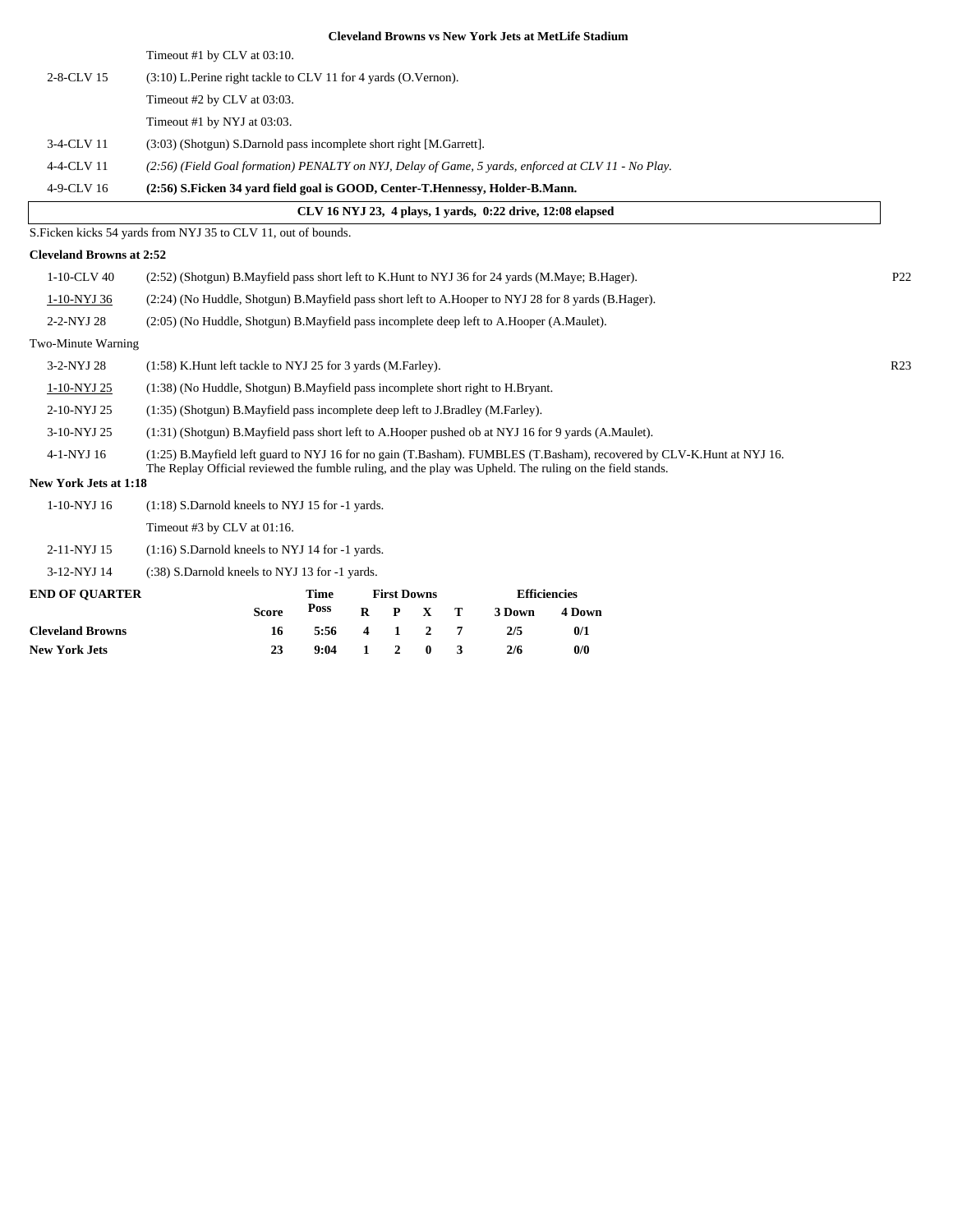## **Miscellaneous Statistics Report**

**Cleveland Browns vs New York Jets**

**12/27/2020 at MetLife Stadium**

### **Ten Longest Plays for Cleveland Browns**

| 0tr | <b>Play Start</b> | <b>Play Description</b>                                                                                                                              |
|-----|-------------------|------------------------------------------------------------------------------------------------------------------------------------------------------|
|     |                   | (12:38) (Shotgun) B.Mayfield pass deep left to A.Hooper to NYJ 33 for 28 yards (B.Austin).                                                           |
|     |                   | (2:52) (Shotgun) B.Mayfield pass short left to K.Hunt to NYJ 36 for 24 yards (M.Maye; B.Hager).                                                      |
|     |                   | (4:50) (Shotgun) B.Mayfield pass deep right to J.Bradley pushed ob at NYJ 16 for 22 yards (B.Hall).                                                  |
|     |                   | (:11) (Shotgun) B.Mayfield pass short right to J.Bradley to NYJ 42 for 17 yards (M.Maye).                                                            |
|     |                   | (15:00) (Shotgun) N.Chubb right tackle to NYJ 26 for 16 yards (F.Fatukasi). NYJ-A.Maulet was injured during the play.                                |
|     |                   | (5:22) (No Huddle, Shotgun) B.Mayfield pass short middle to N.Chubb to NYJ 38 for 15 yards (J.Zuniga).                                               |
|     |                   | (12:49) B. Mayfield pass short left to H. Bryant to CLV 41 for 14 yards (A. Maulet, M. Farley).                                                      |
|     | 1-10-CLV 25       | (:34) B.Mayfield pass short right to H.Bryant to CLV 38 for 13 yards (B.Hall, N.Hewitt).                                                             |
|     |                   | (9:19) (Shotqun) B. Mayfield pass short right to M. Hall ran ob at CLV 27 for 12 yards.                                                              |
|     |                   | (1:21) (Shotgun) B.Mayfield pass short left to D.Njoku to CLV 28 for 11 yards (B.Austin; N.Hewitt).                                                  |
|     |                   | 1 2-11-CLV 39<br>4 1-10-CLV 40<br>3 2-10-NYJ 38<br>3 2-10-CLV 41<br>4 1-10-NYJ 42<br>3 2-3-CLV 47<br>2 2-10-CLV 27<br>3 2-17-CLV 15<br>3 1-10-CLV 17 |

### **Ten Longest Plays for New York Jets**

| Yards | <b>Otr</b> | Play Start                | <b>Play Description</b>                                                                                 |
|-------|------------|---------------------------|---------------------------------------------------------------------------------------------------------|
| 43    |            | 1-10-CLV 43               | (:42) J. Crowder pass deep right to B. Berrios for 43 yards, TOUCHDOWN.                                 |
| 30    |            | $3 - 3 - 6 - CLV$ 30      | (10:32) (Shotgun) S.Darnold pass deep right to J.Crowder for 30 yards, TOUCHDOWN.                       |
| 25    |            | $3 - 3 - 4 - NY$ 41       | (12:31) (Shotgun) S.Darnold pass short middle to J.Crowder pushed ob at CLV 34 for 25 yards (D.Ward).   |
| 17    |            | $1 \quad 1 - 10 - NYJ$ 36 | (7:20) (Shotgun) S.Darnold pass short left to B.Berrios to CLV 47 for 17 yards (S.Takitaki).            |
| 14    |            | $2 \quad 1 - 10 - CLV$ 30 | (14:54) J. Crowder right end to CLV 16 for 14 yards (A. Sendejo).                                       |
| 14    |            | 3 1-10-NYJ 37             | (8:28) S.Darnold pass short left to L.Perine to CLV 49 for 14 yards (S.Redwine, J.Elliott).             |
| 13    |            | 3-9-NYJ 23                | (7:58) (Shotgun) S.Darnold pass short right to D.Brown pushed ob at NYJ 36 for 13 yards (T.Mitchell).   |
| 12    |            | $2 \quad 3 - 5 - NYJ$ 26  | (7:12) (No Huddle, Shotgun) S.Darnold pass short left to J.Crowder to NYJ 38 for 12 yards (T.Mitchell). |
| 11    |            | 2 3-5-CLV 11              | (13:37) (Shotgun) S.Darnold pass short right to C.Herndon for 11 yards, TOUCHDOWN.                      |
| 11    |            | $2 \quad 1 - 10 - NYJ10$  | (8:26) S.Darnold scrambles up the middle to NYJ 21 for 11 yards (M.Smith).                              |

|                | <b>Touchdown Scoring Information</b> | <b>Offense</b> |              | <b>Defense</b> Special Teams |
|----------------|--------------------------------------|----------------|--------------|------------------------------|
| <b>VISITOR</b> | Cleveland Browns                     |                | $\mathbf{0}$ |                              |
| <b>HOME</b>    | New York Jets                        |                | $\mathbf{0}$ |                              |

### **Player Scoring Information**

|            | Club Player      | TD | Rush<br>TD | Rec KO TD<br>TD |          | <b>Punt Int TD</b><br>TD |   | Fum<br>TD | Misc<br>TD   | FG | <b>XP</b> | 2Pt<br>Rush | Rec |   | 2Pt Sfty Points |
|------------|------------------|----|------------|-----------------|----------|--------------------------|---|-----------|--------------|----|-----------|-------------|-----|---|-----------------|
| <b>CLV</b> | N.Chubb          | 0  |            | $\Omega$        | 0        |                          | 0 | 0         | 0            | 0  | 0         | 0           | 0   | 0 | 6               |
| <b>CLV</b> | K.Hunt           | 0  |            | 0               | 0        | 0                        | 0 | 0         | 0            | 0  | 0         | 0           | 0   | 0 | 6               |
| <b>CLV</b> | C.Parkey         | 0  | 0          | 0               | 0        | 0                        | 0 | 0         | 0            |    |           | 0           | 0   | 0 | -4              |
| NYJ.       | J.Crowder        | 0  | 0          |                 | 0        |                          | 0 | 0         | 0            | 0  | 0         | 0           | 0   | 0 | 6               |
| NYJ.       | C.Herndon        | 0  | 0          |                 | $\Omega$ | 0                        | 0 | 0         | 0            | 0  | 0         | 0           | 0   | 0 | 6               |
| NYJ        | <b>B.Berrios</b> | 0  | 0          |                 |          |                          | 0 | 0         | $\mathbf{0}$ |    | 0         | 0           | 0   | 0 | 6               |
| NYJ        | S.Ficken         | 0  | 0          | 0               |          |                          | 0 | 0         | 0            |    |           |             | 0   | 0 | 5               |

| <b>Possession Detail</b>    | <b>First Half</b> |      | <b>Second Half</b> |       | Game           |       |
|-----------------------------|-------------------|------|--------------------|-------|----------------|-------|
|                             | <b>Visitor</b>    | Home | <b>Visitor</b>     | Home  | <b>Visitor</b> | Home  |
| Largest Lead                | 3                 | 10   | 0                  | 17    | 3              | 17    |
| Drives Leading              |                   | 3    | 0                  |       |                | 10    |
| Time of Possession Leading  | 2:06              | 6:18 | 0:00               | 18:00 | 2:06           | 24:18 |
| Largest Deficit             | $-10$             | -3   | $-17$              | 0     | $-17$          | -3    |
| Drives Trailing             | 4                 |      | 6                  | 0     | 10             |       |
| Time of Possession Trailing | 9:16              | 6:46 | 12:00              | 0:00  | 21:16          | 6:46  |
| Times Score Tied Up         |                   | 0    |                    |       |                | 0     |
| Lead Changes                |                   |      |                    |       |                |       |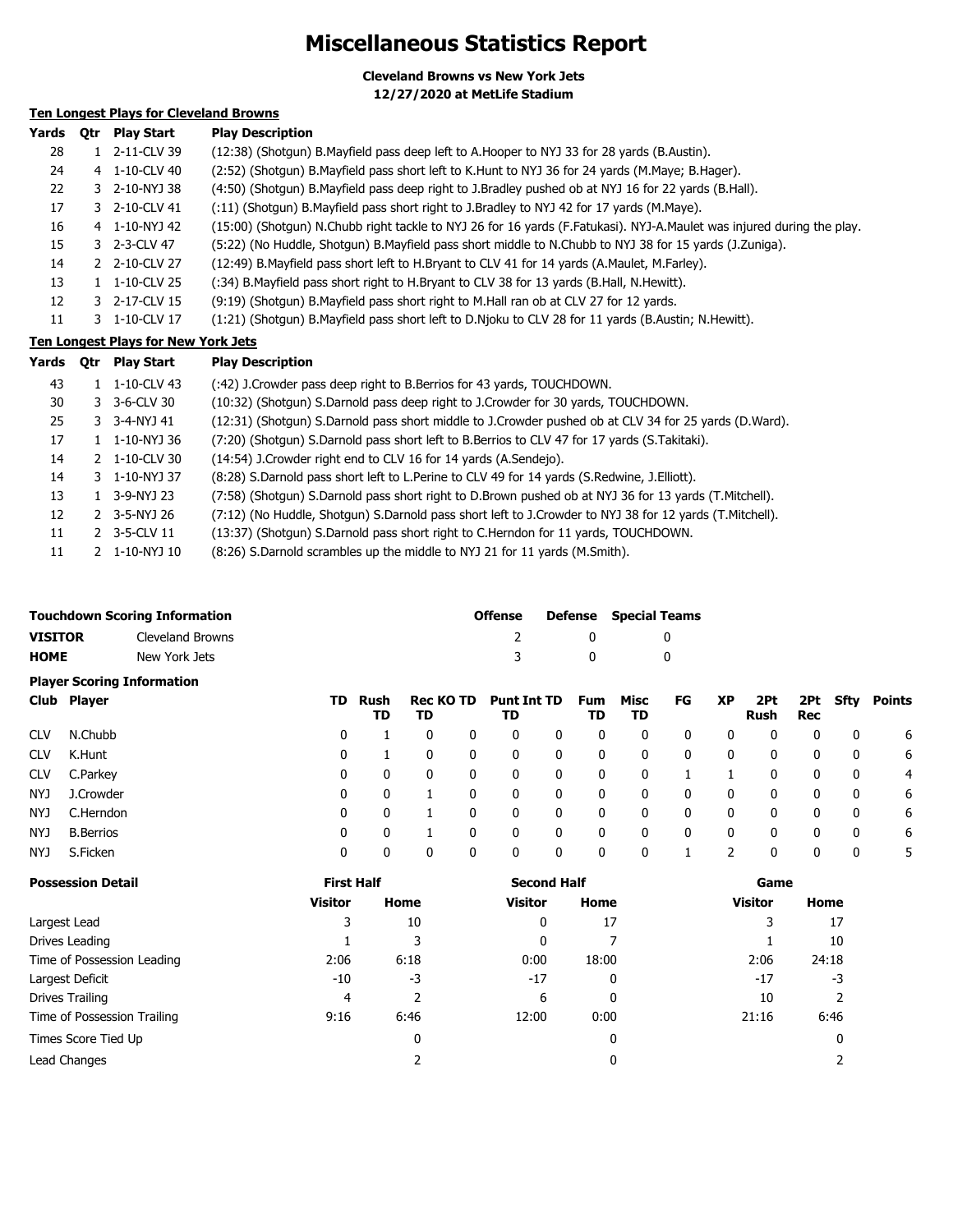# **Playtime Percentage**

Percent of playtime per player on offense, defense and special teams

**Cleveland Browns New York Jets** 

|                   |               | <b>Offense</b> | <b>Defense</b> | <b>Special Teams</b> |     |                  |               | <b>Offense</b>        | <b>Defense</b> | <b>Special Teams</b> |     |
|-------------------|---------------|----------------|----------------|----------------------|-----|------------------|---------------|-----------------------|----------------|----------------------|-----|
| N Harris          | C             | 81 100%        |                | 4                    |     | 12% P Elflein    | G             | 69 100%               |                | 5                    | 16% |
| K Lamm            | T             | 81 100%        |                | 4                    |     | 12% G Fant       | т             | 69 100%               |                | $\mathbf{1}$         | 3%  |
| J Conklin         | т             | 81 100%        |                | 4                    |     | 12% C McGovern   | C             | 69 100%               |                | 1                    | 3%  |
| J Tretter         | C             | 81 100%        |                | 4                    |     | 12% B Perriman   | <b>WR</b>     | 69 100%               |                |                      |     |
| J Bitonio         | G             | 81 100%        |                | 4                    |     | 12% S Darnold    | QB            | 69 100%               |                |                      |     |
| <b>B</b> Mayfield | QB            | 81 100%        |                |                      |     | M Becton         | Τ             | 69 100%               |                |                      |     |
| J Bradley         | <b>WR</b>     | 95%<br>77      |                |                      |     | D Mims           | <b>WR</b>     | 63<br>91%             |                |                      |     |
| M Hall            | <b>WR</b>     | 74 91%         |                |                      |     | J Crowder        | <b>WR</b>     | 63<br>91%             |                |                      |     |
| H Bryant          | <b>TE</b>     | 83%<br>67      |                | 5                    | 16% | C Herndon        | TE            | 87%<br>60             |                | 9                    | 28% |
| A Hooper          | TE            | 73%<br>59      |                |                      |     | J Andrews        | G             | 43<br>62%             |                | 3                    | 9%  |
| N Chubb           | <b>RB</b>     | 58%<br>47      |                |                      |     | F Gore           | RB            | 45%<br>31             |                |                      |     |
| K Hunt            | <b>RB</b>     | 43%<br>35      |                |                      |     | C McDermott      | Τ             | 26<br>38%             |                | 5                    | 16% |
| D Njoku           | TE            | 31 38%         |                |                      |     | L Perine         | RB            | 19<br>28%             |                |                      |     |
| A Janovich        | FB            | 14%<br>11      |                | 22                   | 69% | T Johnson        | RB            | 18<br>26%             |                | 5                    | 16% |
| <b>D</b> Willies  | <b>WR</b>     | 3<br>4%        |                |                      |     | T Wesco          | TE            | 8<br>12%              |                | 17                   | 53% |
| M Dunn            | Τ             | 1%<br>1        |                | 4                    | 12% | D Brown          | <b>WR</b>     | 10%<br>$\overline{7}$ |                | 27                   | 84% |
| K Joseph          | SS            |                | 69 100%        | 9                    | 28% | <b>B</b> Berrios | <b>WR</b>     | $\overline{7}$<br>10% |                | $\overline{7}$       | 22% |
| D Ward            | <b>CB</b>     |                | 69 100%        | 6                    | 19% | N Hewitt         | LB            |                       | 81 100%        | 13                   | 41% |
| O Vernon          | DE            |                | 69 100%        | 6                    | 19% | <b>B</b> Austin  | CВ            |                       | 81 100%        | 5                    | 16% |
| T Mitchell        | <b>CB</b>     |                | 69 100%        |                      |     | M Maye           | <b>FS</b>     |                       | 81 100%        | 4                    | 12% |
| M Smith           | LB            |                | 67<br>97%      | 2                    | 6%  | <b>B</b> Hall    | DB            |                       | 81 100%        |                      |     |
| S Richardson      | DT            |                | 91%<br>63      | 5                    | 16% | A Maulet         | <b>CB</b>     |                       | 98%<br>79      | 5                    | 16% |
| A Sendejo         | <b>FS</b>     |                | 87%<br>60      | 12                   | 38% | <b>B</b> Hager   | LB            |                       | 90%<br>73      | 9                    | 28% |
| M Garrett         | DE            |                | 58<br>84%      | 5                    | 16% | T Basham         | LB            |                       | 68<br>84%      | 11                   | 34% |
| S Takitaki        | LB            |                | 72%<br>50      | 17                   | 53% |                  | <b>FS</b>     |                       | 80%            | 13                   | 41% |
| K Johnson         | CB            |                | 68%<br>47      |                      |     | M Farley         |               |                       | 65             |                      |     |
| L Ogunjobi        | DT            |                | 64%<br>44      | 1                    | 3%  | N Shepherd       | DT            |                       | 77%<br>62      | 10                   | 31% |
| M Wilson          | LB            |                | 46%<br>32      |                      |     | F Luvu           | LB            |                       | 68%<br>55      | 18                   | 56% |
| A Clayborn        | DE            |                | 18<br>26%      |                      |     | J Franklin-Myers | DE            |                       | 60%<br>49      | 5                    | 16% |
| S Redwine         | FS            |                | 12<br>17%      | 16                   | 50% | H Anderson       | DE            |                       | 48<br>59%      | 5                    | 16% |
| J Elliott         | DT            |                | 12 17%         | 1                    | 3%  | F Fatukasi       | DT            |                       | 57%<br>46      | 10                   | 31% |
| V Taylor          | DT            |                | 10<br>14%      | 5                    | 16% | J Zuniga         | DE            |                       | 16%<br>13      |                      |     |
| P Gustin          | DE            |                | 5<br>7%        | 19                   | 59% | <b>B</b> Huff    | DE            |                       | 11%<br>9       | 4                    | 12% |
| E Lee             | LB            |                | 3<br>4%        | 28                   | 88% | E Campbell       | DB            |                       | 2<br>2%        | 10                   | 31% |
| T Davis           | LB            |                | 2<br>3%        | 23                   | 72% | C Ballentine     | CB            |                       |                | 22                   | 69% |
| T Thomas          | CB            |                |                | 28                   | 88% | J Smith          | <b>WR</b>     |                       |                | 18                   | 56% |
| S Carlson         | TE            |                |                | 26                   | 81% | S Finch          | LB            |                       |                | 14                   | 44% |
| M Stewart         | CB            |                |                | 16                   | 50% | N Dawkins        | LB            |                       |                | 14                   | 44% |
| D Johnson         | $\mathsf{RB}$ |                |                | 13                   | 41% | <b>B</b> Mann    | P             |                       |                | 13                   | 41% |
| J Moffatt         | SS            |                |                | 12                   | 38% | T Hennessy       | LS            |                       |                | 13                   | 41% |
| J Gillan          | P             |                |                | 10                   | 31% | <b>B</b> Sheldon | LB            |                       |                | 11                   | 34% |
| C Hughlett        | LS            |                |                | 10                   | 31% | S Ficken         | Κ             |                       |                | 10                   | 31% |
| R Jackson         | CB            |                |                | 10                   |     | 31% J Hassell    | SS            |                       |                | 10                   | 31% |
| M Meander         | SS            |                |                | 8                    |     | 25% J Adams      | $\mathsf{RB}$ |                       |                | 9                    | 28% |
| C Parkey          | Κ             |                |                | 7                    |     | 22% C Edoga      | T             |                       |                | 5                    | 16% |